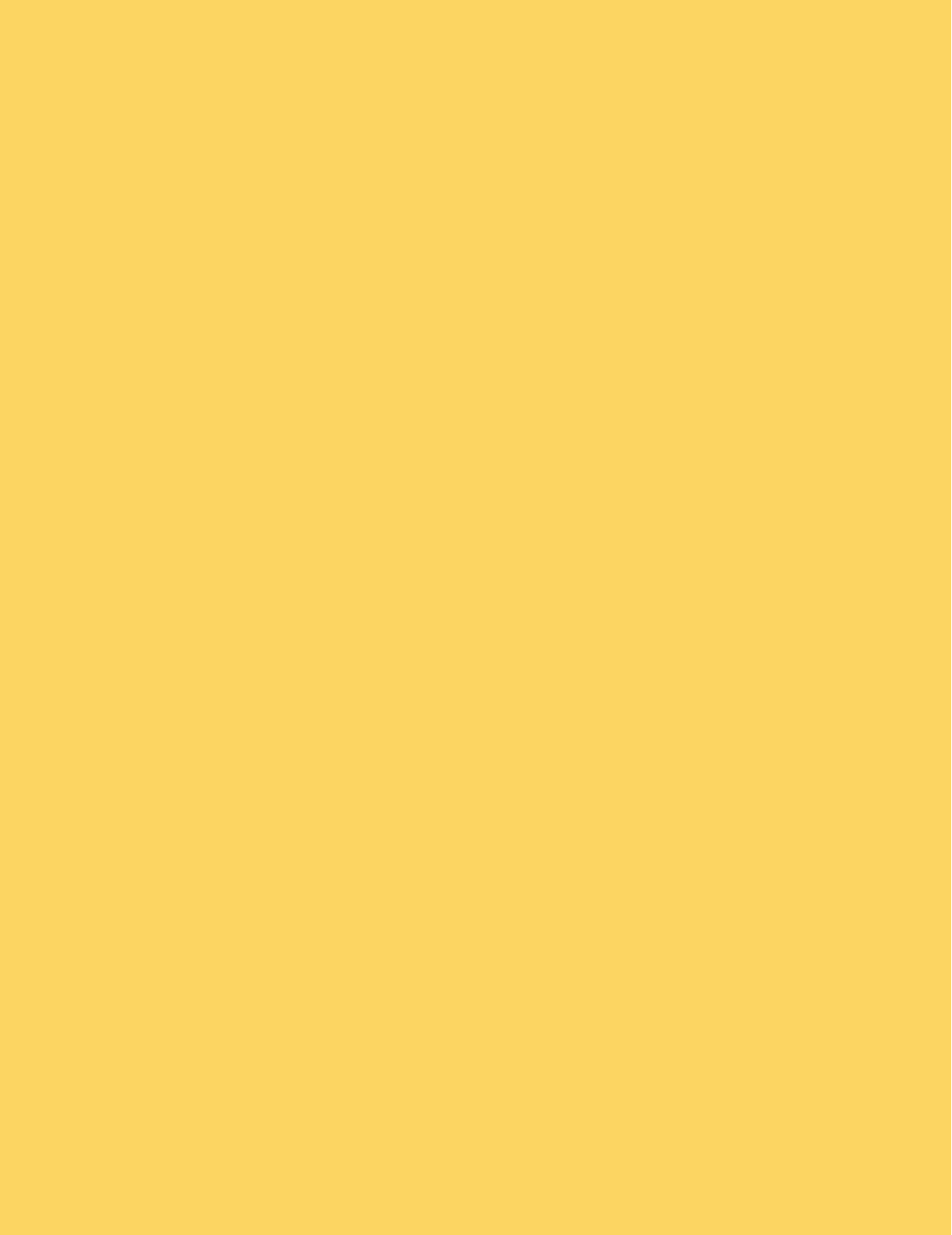# **Multi-sectoral Agreement**

concerning children who are victims of sexual abuse or physical ill-treatment, or whose physical health is threatened by the lack of appropriate care



Produced by the Ministère de l'Éducation du Québec with the participation of the following:

Ministère de la Santé et des Services sociaux Ministère de la Justice Ministère de la Sécurité publique Ministère de la Famille et de l'Enfance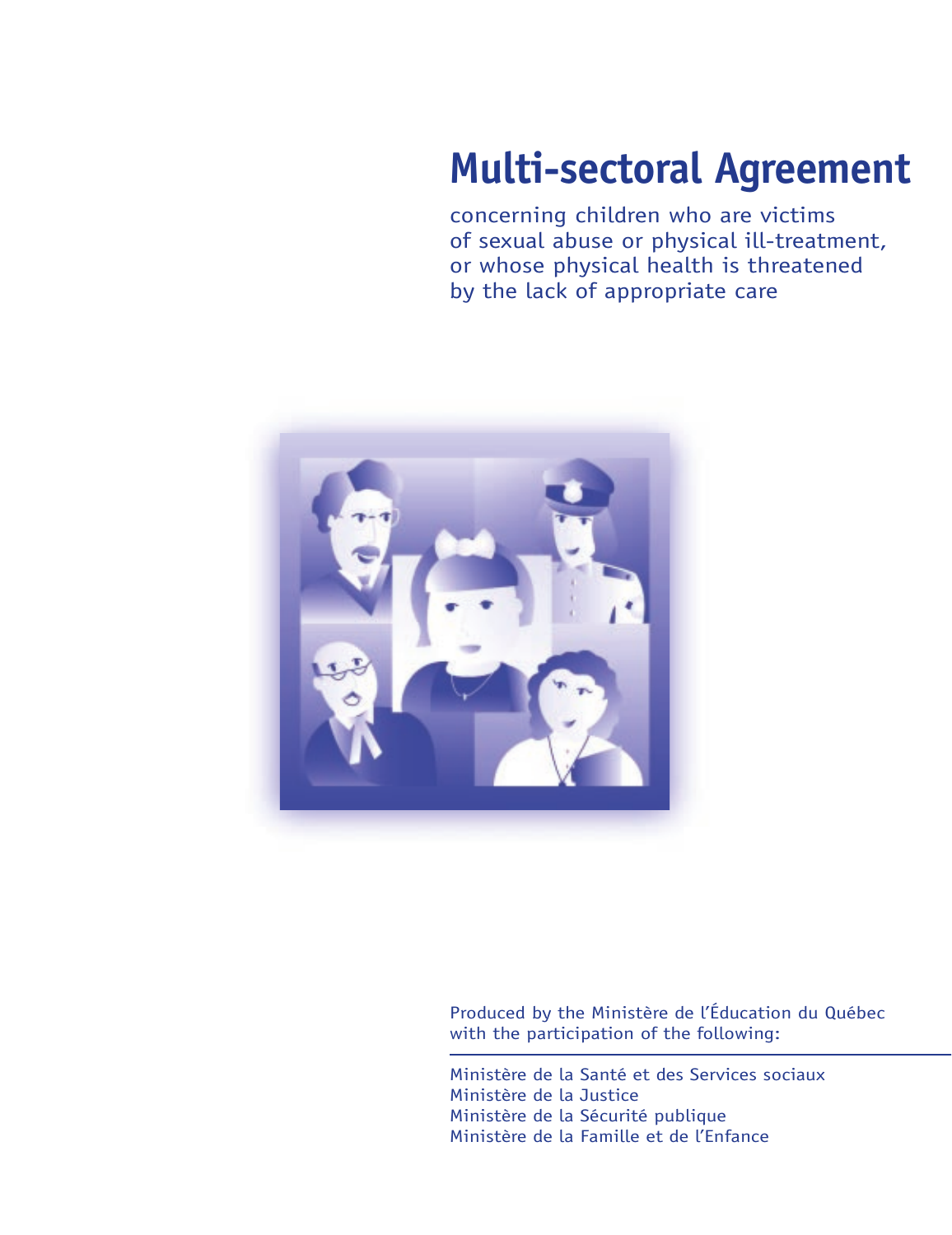English version: Direction de la production en langue anglaise Services à la communauté anglophone Ministère de l'Éducation

© Gouvernement du Québec Ministère de l'Éducation, 2002 – 02-00396 ISBN 2-550-39381-3 Legal Deposit: Bibliothèque nationale du Québec, 2002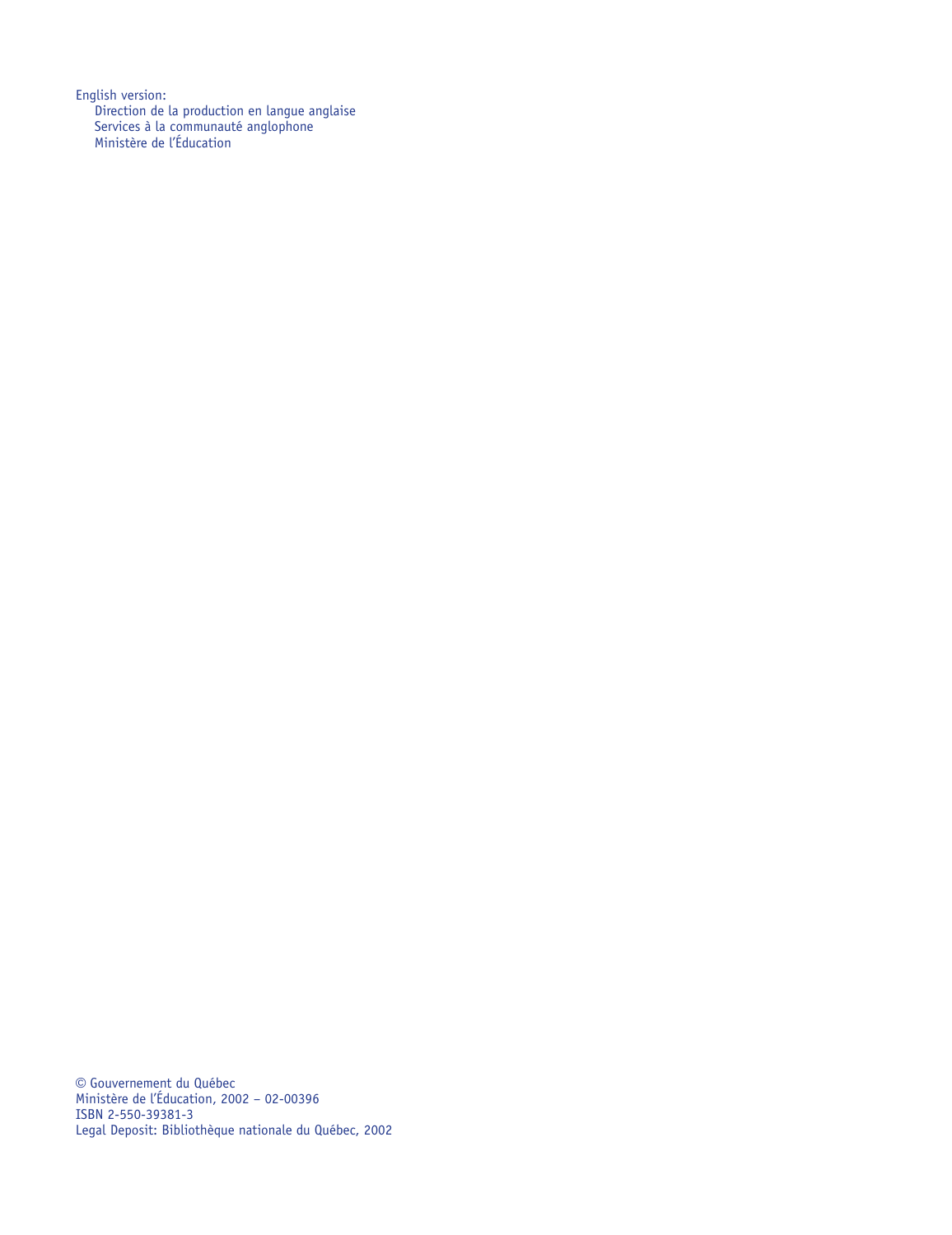# TABLE OF CONTENTS

#### **Introduction 5**

# PART I: THE AGREEMENT

| <b>1. GOAL AND OBJECTIVES</b>                               | 9  |  |  |  |
|-------------------------------------------------------------|----|--|--|--|
| Goal                                                        | q  |  |  |  |
| <b>Objectives</b>                                           | g  |  |  |  |
| 2. BASIS FOR THE AGREEMENT AND<br><b>GUIDING PRINCIPLES</b> | 10 |  |  |  |
| <b>Basis</b>                                                | 10 |  |  |  |
| <b>Guiding Principles</b>                                   | 10 |  |  |  |
| <b>3. SCOPE OF THE AGREEMENT</b>                            | 11 |  |  |  |
| Definition                                                  | 11 |  |  |  |
| Situations Targeted by the Agreement                        | 11 |  |  |  |
| Institutions and Bodies Bound by this Agreement             | 11 |  |  |  |
| Scope of the Agreement                                      | 12 |  |  |  |
| Implementation of the Agreement                             | 12 |  |  |  |
| Application of the Agreement                                | 13 |  |  |  |
| <b>4. MONITORING THE APPLICATION</b>                        |    |  |  |  |
| OF THE AGREEMENT                                            | 14 |  |  |  |
| Across Québec                                               | 14 |  |  |  |
| At the regional level                                       | 14 |  |  |  |

#### PART II: SOCIAL AND LEGAL INTERVENTION PROCEDURE

| <b>1. STAGES IN THE PROCEDURE</b>        |    |
|------------------------------------------|----|
| Stage 1: Reporting                       | 17 |
| Stage 2: Liaison and Planning            | 18 |
| Stage 3: Investigation and Assessment    | 18 |
| Stage 4: Decision-Making                 | 19 |
| Stage 5: Action and Information          | 20 |
| Summary of social and legal intervention |    |

procedure pertaining to children who are victims of sexual abuse or physical ill-treatment, or whose physical health is threatened by the lack of appropriate care **21** 

|                    | 2. THE ROLES AND RESPONSIBILITIES<br>OF THE MAIN PARTNERS AT EACH STAGE                 |    |  |  |
|--------------------|-----------------------------------------------------------------------------------------|----|--|--|
|                    | IN THE INTERVENTION PROCESS                                                             | 22 |  |  |
|                    | 1. The Police                                                                           | 22 |  |  |
|                    | 2. The DYP                                                                              | 23 |  |  |
|                    | 3. The Prosecutor for the Attorney General                                              | 24 |  |  |
|                    | 4. Personnel of Institutions, Child-Care Services<br>and Bodies Bound by this Agreement | 26 |  |  |
|                    | <b>3. MEDICAL ASSESSMENT</b>                                                            | 28 |  |  |
|                    | <b>General Considerations</b>                                                           | 28 |  |  |
|                    | 4. FURTHER INFORMATION CONCERNING<br><b>SPECIFIC CASES</b>                              | 29 |  |  |
|                    | Children Exposed to Conjugal Violence                                                   | 29 |  |  |
|                    | Cults and sects                                                                         | 29 |  |  |
|                    | <b>BIBLIOGRAPHY</b>                                                                     | 31 |  |  |
| <b>DEFINITIONS</b> |                                                                                         |    |  |  |
|                    | Sexual Abuse                                                                            | 33 |  |  |
|                    | <b>Physical Ill-Treatment</b>                                                           | 33 |  |  |
|                    | Threat to Physical Health                                                               | 34 |  |  |
|                    | Penal Provisions under the Youth Protection Act                                         | 34 |  |  |
|                    | Conjugal Violence                                                                       | 34 |  |  |
|                    | <b>Community Organization</b>                                                           | 34 |  |  |
|                    | Cult or Sect                                                                            | 35 |  |  |
|                    | <b>GROUPE DE TRAVAIL SUR L'ENTENTE</b>                                                  |    |  |  |
|                    | <b>MULTISECTORIELLE</b>                                                                 | 36 |  |  |

#### **ENDNOTES** 37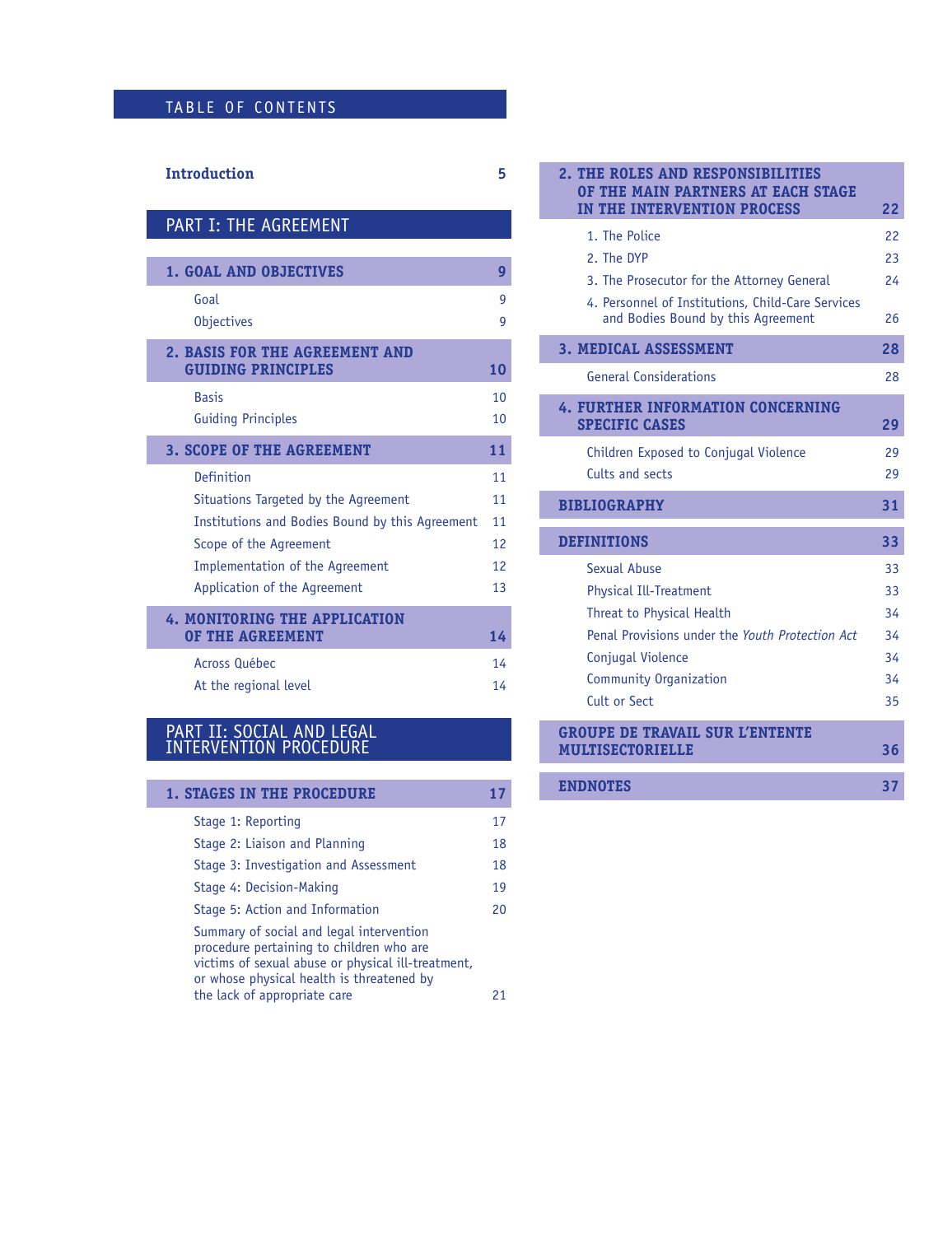This Agreement covers situations involving children who are victims of sexual abuse or physical ill-treatment, or whose physical health is threatened by the lack of appropriate care. <sup>1</sup> Such situations must be reported to the director of youth protection (DYP) or the police, and in some cases, acts allegedly committed against children may require not only the intervention of the DYP and the police, but also the collaboration of various other parties.

In order to streamline the intervention process and avoid the multiplication of procedural guidelines, this Agreement merges and replaces the two previous agreements on sexual abuse concluded in 1989 and 1992, respectively, by the social services network and authorities in the education sector. <sup>2</sup> It also replaces the memoranda of agreement between the former Office des services de garde à l 'enfance, the Association des centres jeunesse du Qu ébec and the directors of youth protection.<sup>3</sup>

The social and legal intervention procedure established under this Agreement is intended to provide an adequate, ongoing and concerted response that meets the need to aid and protect children, while ensuring that the rights of all parties involved are respected. In keeping with the content of the *Agreement on intersectoral intervention following allegations of sexual abuse in the school system,*  "The Agreement establishes a spirit of cooperation between individuals and institutions which, by mutual accord and in the higher interests of children, temporarily set aside their particular goals to focus on a common primary objective: the protection, in the largest sense possible, of children. " 4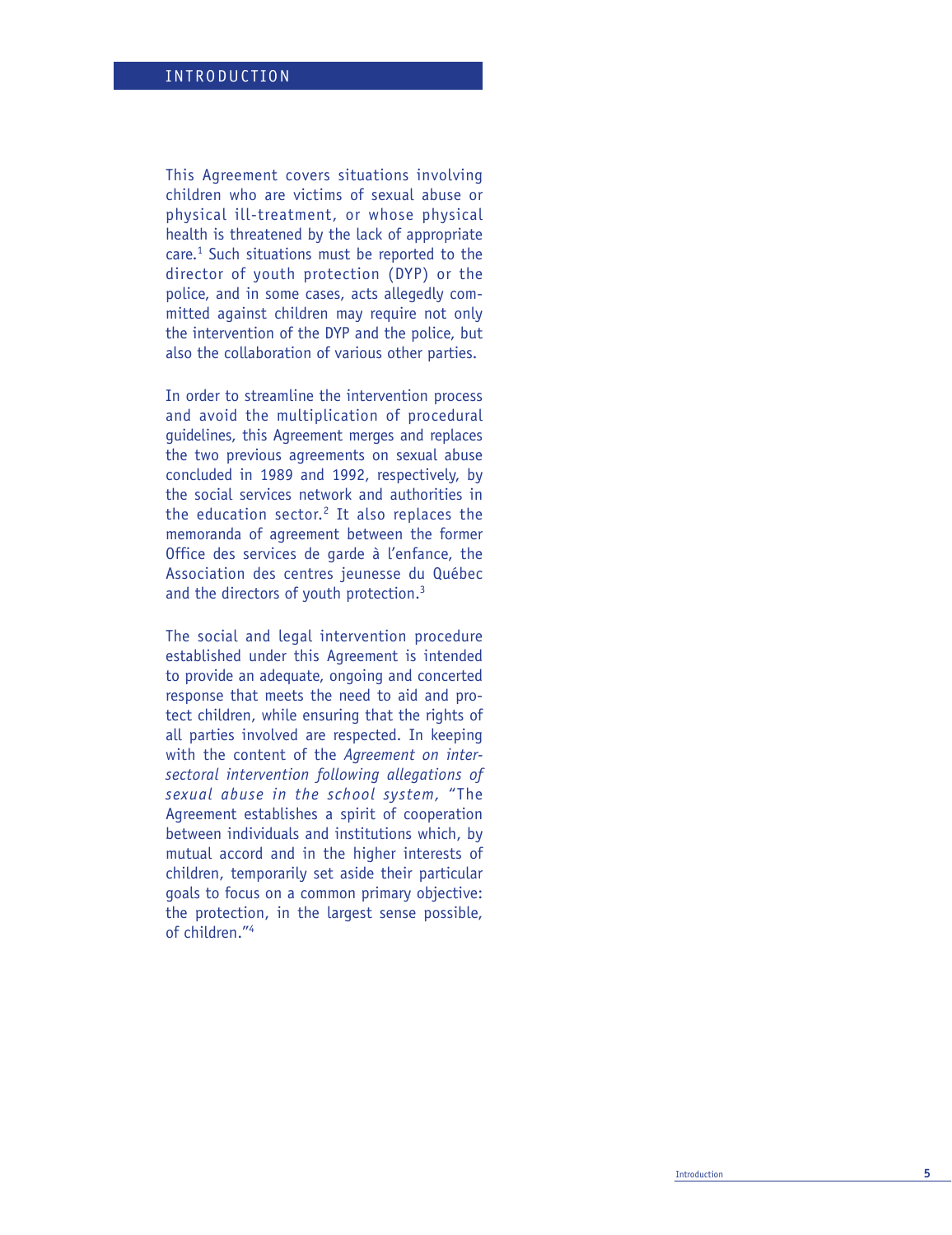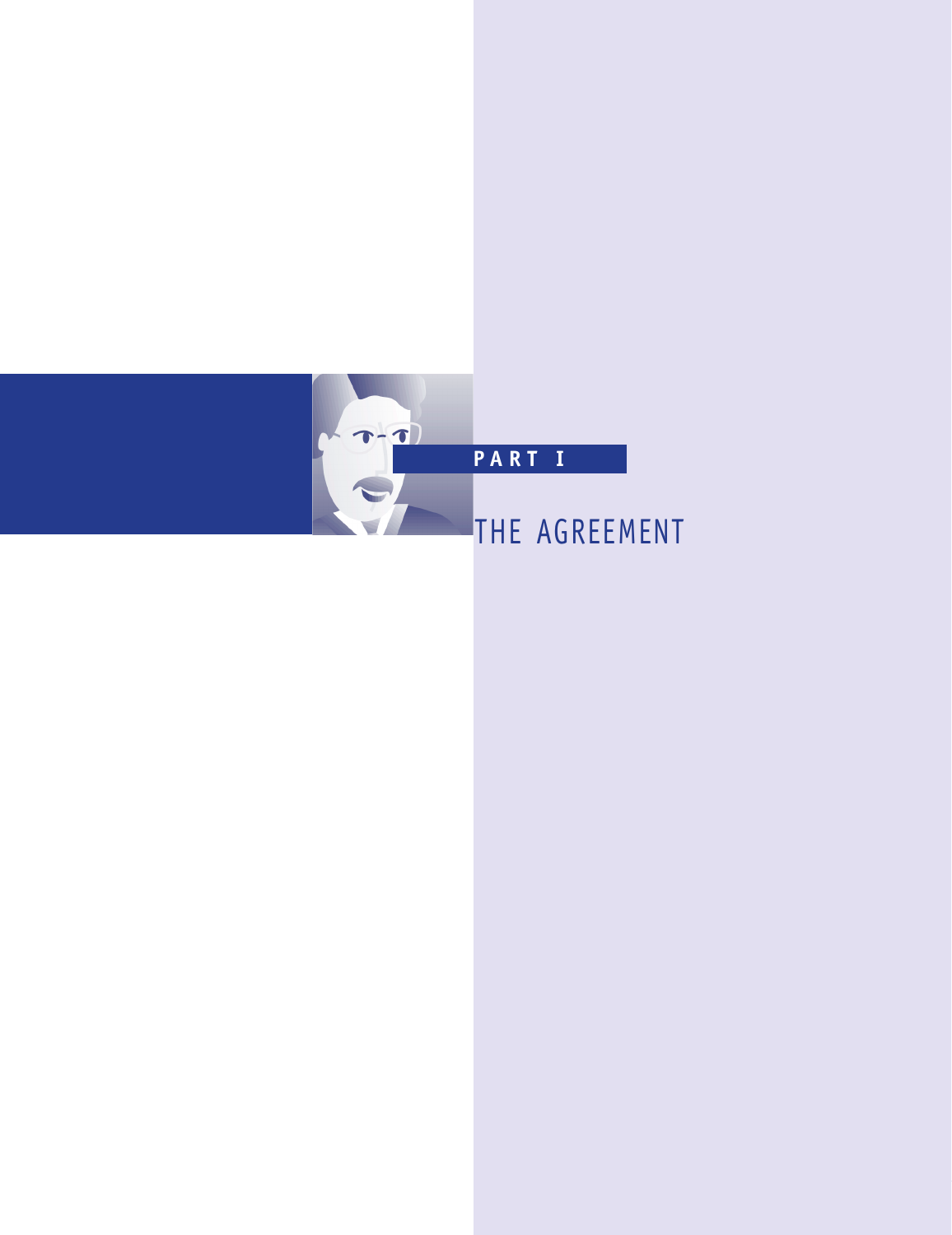# 1. GOAL AND OBJECTIVES

#### **Goal**

 $\mathbb{R}^3$ 

To ensure better protection and provide the necessary aid to children who are victims of sexual abuse or physical ill-treatment, or whose physical health is threatened by the lack of appropriate care, by ensuring effective collaboration between government departments, educational institutions and relevant bodies.

#### **Objectives**

- 1 To design a global agreement between the various partners concerned
- 2 To set out intervention procedures, as well as the roles and responsibilities of each partner, in light of various types of situations
- **3** To specify the methods of reporting and communication allowed by law
- 4 To agree upon appropriate methods of referral to relevant institutions or bodies, according to the circumstances
- 5 To improve the transmission of information by clarifying confidentiality guidelines
- 6 To allow for prompter intervention
- 7 To determine the conditions under which this Agreement is to be applied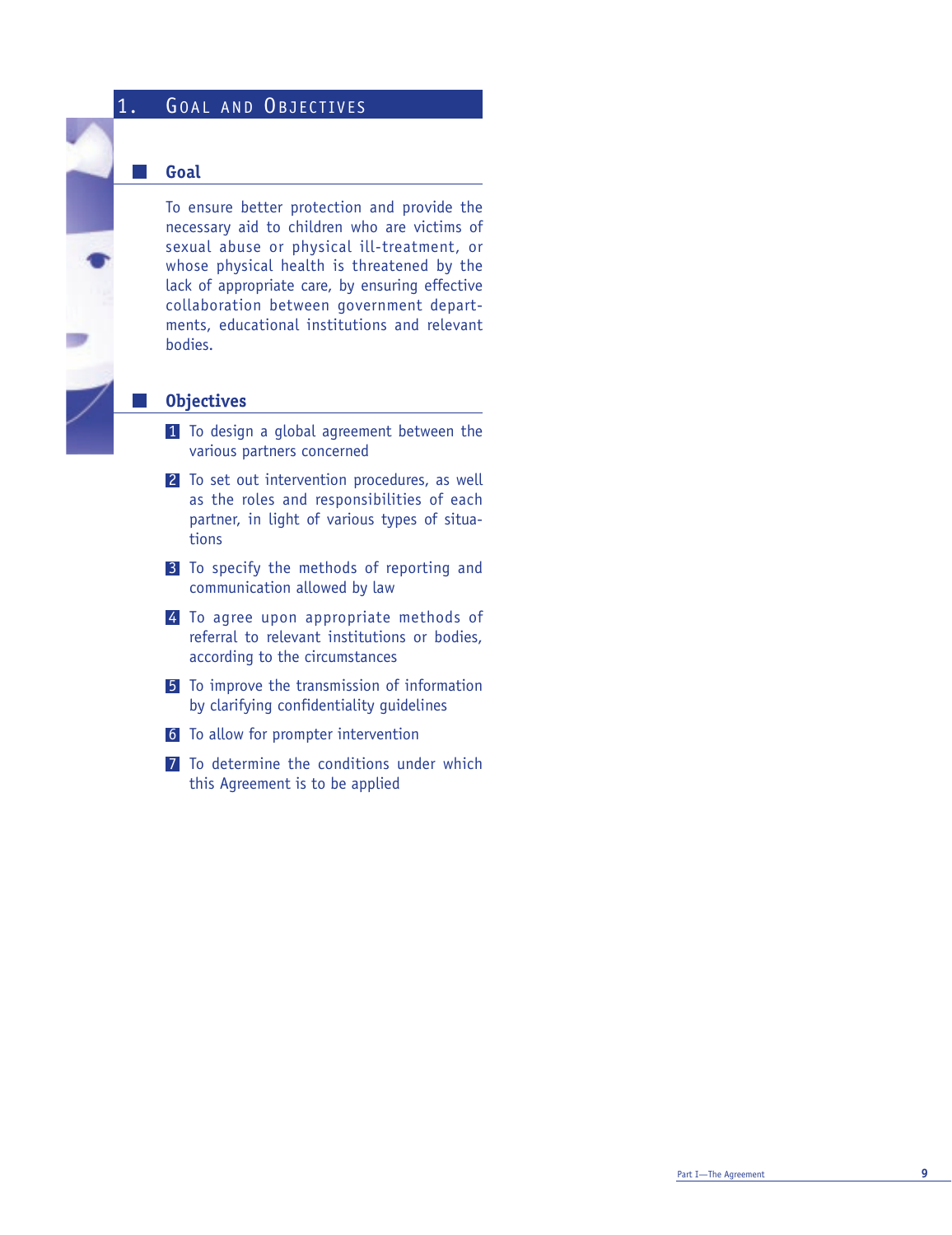### 2. BASIS FOR THE AGREEMENT AND GUIDING PRINCIPLES

The basis for this Agreement and its guiding principles must be shared by all parties involved in protecting and aiding children who are victims of sexual abuse or physical illtreatment, or whose physical health is threatened by the lack of appropriate care, while respecting the rights of all concerned.

#### **Basis**

- 1 All decisions concerning children must respect their rights and be in their best interests.
- 2 All children have the right to protection, respect of personal integrity, safety, and proper attention from their parents or guardians.
- 3 All children, in a manner appropriate to their age or development, must be sensitized to issues of abuse in order to recognize abusive acts and be able to react accordingly.
- 4 All children who are victims of abuse are entitled to receive the aid and support warranted by their condition.
- 5 All parents have primary responsibility for ensuring the protection of their children. The government must provide such protection when necessary.
- 6 Sexual abuse, physical ill-treatment or a threat to a child's physical health through the lack of appropriate care constitutes a criminal act.
- 7 All perpetrators of abuse, whether minors or persons of full age, are responsible for their violent behaviour.
- 8 All children and adults must be aware of society's condemnation of all acts of abuse.

#### **Guiding Principles**  I.

- 1 All parties concerned have a shared objective: protecting and aiding children.
- 2 All adults are required to aid a child who is a victim of abuse, and must not assume that another person has already taken steps to ensure the child's protection.
- 3 A primary intention of all intervention measures must be to incite the perpetrator of the abuse to acknowledge his or her responsibility, take responsibility for his or her actions and cease all acts of abuse.
- 4 Joint action must be based on openness and collaboration in sharing relevant information, defining guidelines and making decisions, and on an effort to avoid any overlap in interventions and ensure that the action taken does not detract from or counteract the interventions of other parties.
- 5 All partners must acknowledge and respect each other's particular skills, qualifications and areas of authority.
- 6 Since all interventions have a decisive impact on a child's protection, they must be prompt and coordinated, and allow each child to go through the process at his/her own pace.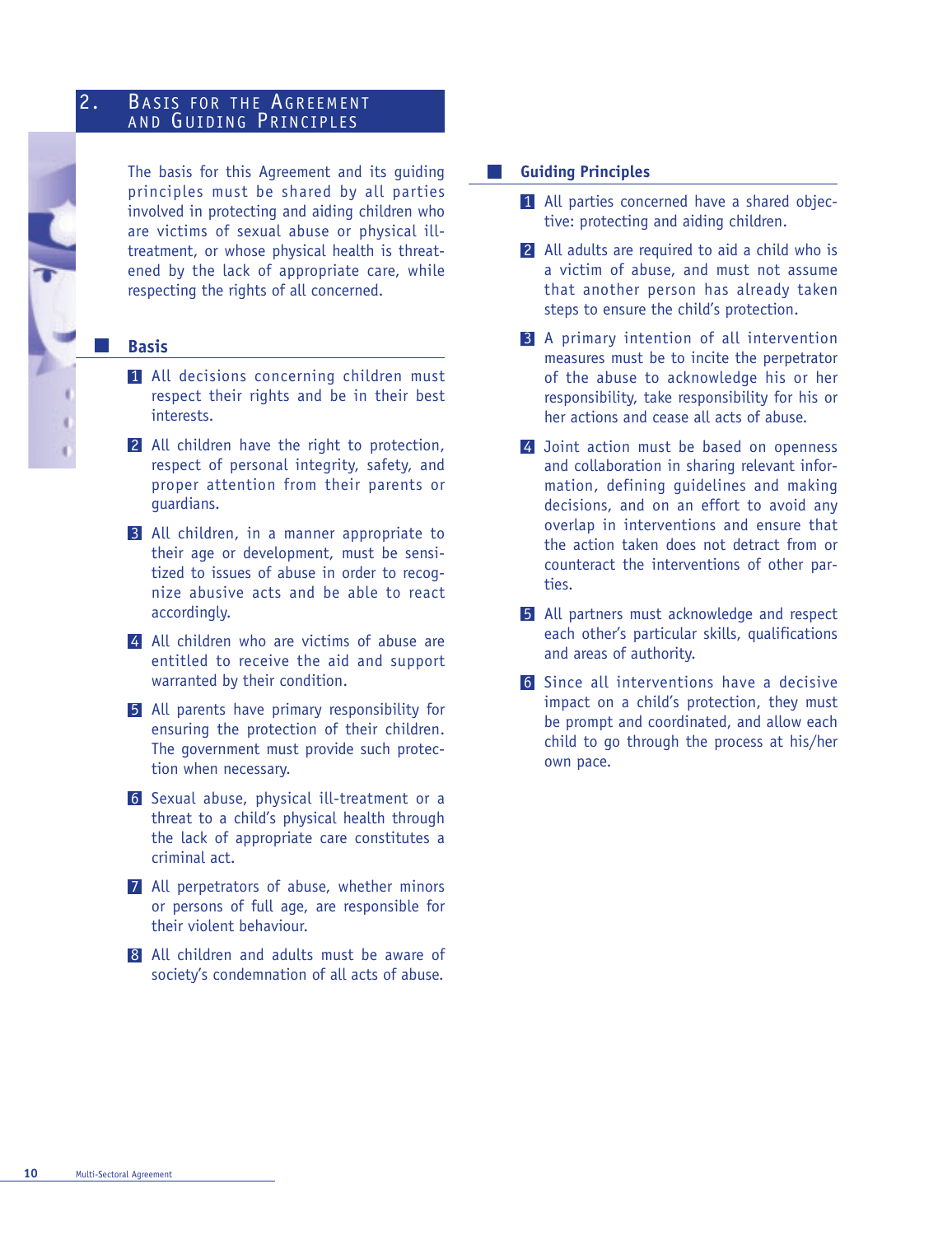# 3. SCOPE OF THE AGREEMENT

#### **Definition**

This Multi-Sectoral Agreement involves a commitment to take concerted action in situations involving children who are victims of sexual abuse or physical ill-treatment, or whose physical health is threatened by the lack of appropriate care, whenever there is reason to believe that the safety or development of a child is in danger and a criminal act has been committed.

#### **Situations Targeted by the Agreement**

The situations targeted by the Agreement are covered in section 38 of the *Youth Protection Act*, and concern in particular:

- a child who is a victim of sexual abuse committed by his or her parents or any other person, whether a minor or a person of full age, and whether in a position of authority over the child or not
- a child who is a victim of physical abuse or ill-treatment on the part of his or her parents or any other adult, whether in a position of authority over the child or not
- a child whose physical health is threatened because his or her parents or any other adult who has authority over him or her have not provided the appropriate care

Special attention should be paid to specific contexts in which such incidents may occur, as in certain cults or in families in which conjugal violence prevails. Specific situations and contexts are defined in Part II, Section 4.

### **Institutions and Bodies Bound by this Agreement**

This Agreement is binding on the following institutions and bodies:

- the Ministère de l'Éducation du Québec and all Québec educational institutions (school boards, elementary schools, secondary schools and CEGEPs)
- the Ministère de la Justice—more specifically, the Direction générale des poursuites publiques and the offices of the prosecutors for the Attorney General
- the Ministère de la Sécurité publique
- the Ministère de la Santé et des Services sociaux and all institutions and bodies within the social services network (CLSCs, hospitals, youth centres, rehabilitation centres and regional boards)
- the Ministère de la Famille et de l'Enfance and daycare services subject to the *Act respecting child care centres and child care services*
- police departments established under and governed by the laws of Québec
- community organizations (as defined in section 334 of the *Act respecting health services and social services*) that have agreed with the applicable regional board and regional DYP to implement the Agreement, in accordance with their mission and capabilities
- all other legally constituted provincial or regional organizations (e.g. recreational organizations and sports clubs) that have agreed to implement the Agreement, in accordance with their mission and capabilities, and have been recognized by the relevant authorities

All government departments, institutions and bodies bound by this Agreement may be required to intervene as follows:

- as service providers in order to aid and protect a child
- as employers in a situation that involves an adult working under their authority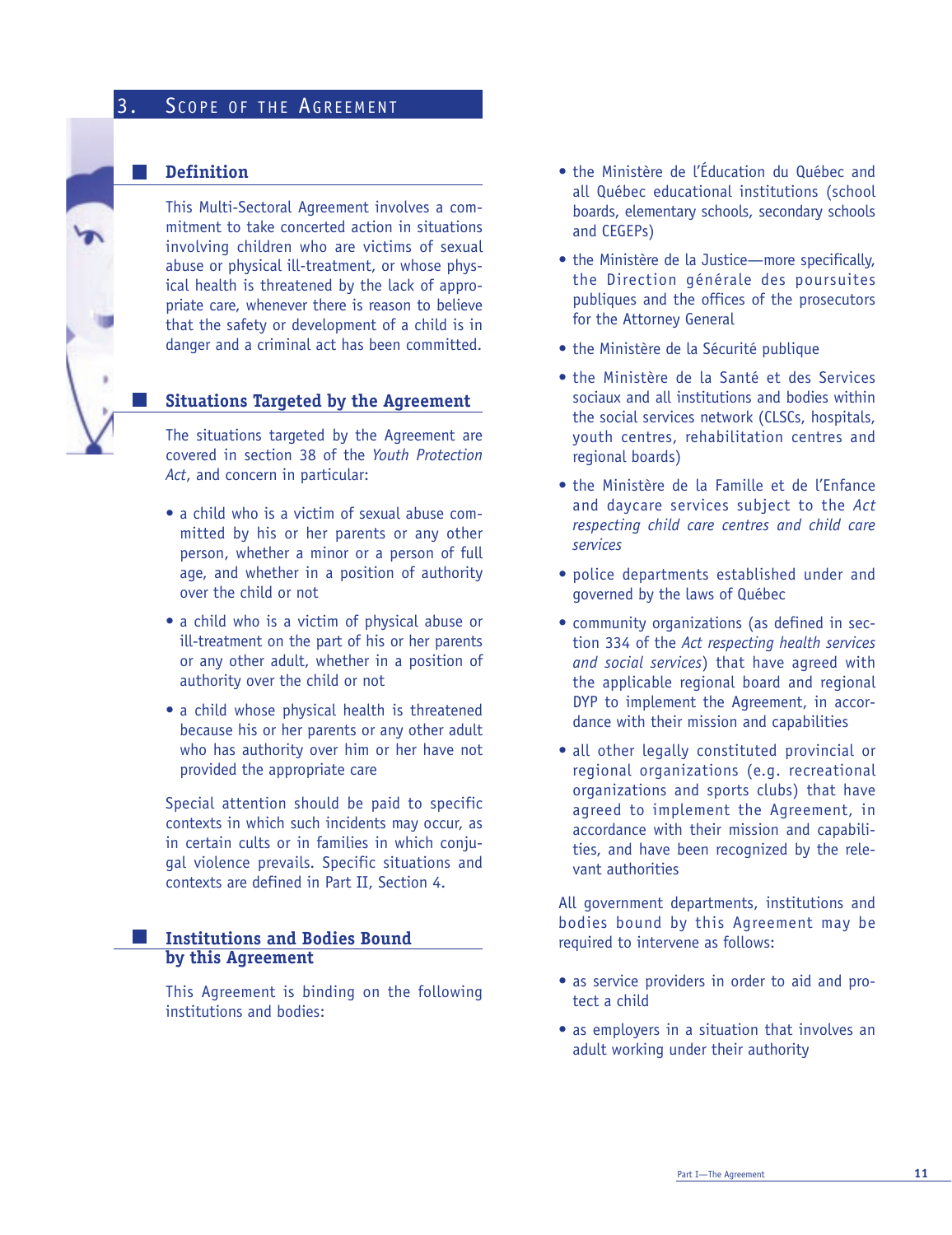#### **Scope of the Agreement**

- This Agreement applies when a party to the Agreement becomes aware or suspects that a child has been the victim of sexual abuse or physical ill-treatment or denied appropriate care resulting in a threat to his or her physical health, and the situation is brought to the attention of the DYP or the police.
- The Agreement ceases to apply when it has been decided what measures should be taken to aid and protect the child and what measures should be imposed on the perpetrator of the abuse, as the case may be (e.g. criminal proceedings, disciplinary measures or administrative sanctions). When aid or protective measures are applied or legal proceedings are instituted, the partners must consult and, if warranted by the situation, appoint a coordinator.
- In cases in which the Agreement applies, the DYP should maintain a consulting role even if the reported case is not pursued.

In situations in which it is deemed necessary to apply protective measures, the DYP must ensure that the child does in fact benefit from such measures. Even if the safety or development of the child is not in danger, the DYP still has an obligation, as stipulated in section 50 of the *Youth Protection Act*: "The director must . . . inform the child and the child's parents of the services and resources available in their community and the conditions of access to those services and resources. He may, if they consent, direct them to the institutions, bodies or persons best suited to assist them. For that purpose, he may, where applicable, give them advice for the selection of persons or bodies that may accompany and assist them in the action they undertake."

Specific agreements in effect or to be concluded in each region may define the roles of youth centres and other institutions and bodies at the various hierarchical levels. The DYP shall use such agreements to direct individuals toward the appropriate resources and, if they consent, inform the institution or body concerned.

The Agreement is designed to cover interaction between the DYP, the police and the prosecutor acting on behalf of the Attorney General, as well as representatives of other institutions or bodies who may be required to take action to meet a child's need for aid or protection.

#### $\mathcal{L}_{\mathcal{A}}$ **Implementation of the Agreement**

This Multi-Sectoral Agreement is grounded in a spirit of cooperation and respect for the clearly defined roles and responsibilities of all partners. The following are essential conditions for successful implementation:

- The regional health and social services boards must establish a plan for prevention and aid in cases involving sexual abuse, physical ill-treatment or a threat to a child's physical health caused by the lack of appropriate care.
- Training with respect to the Agreement must be designed by all partners and administered in each region to all parties concerned so that all partners may be apprised of each other's roles and responsibilities.
- The implementation and follow-up schedule must be established by the partners in each region and sector.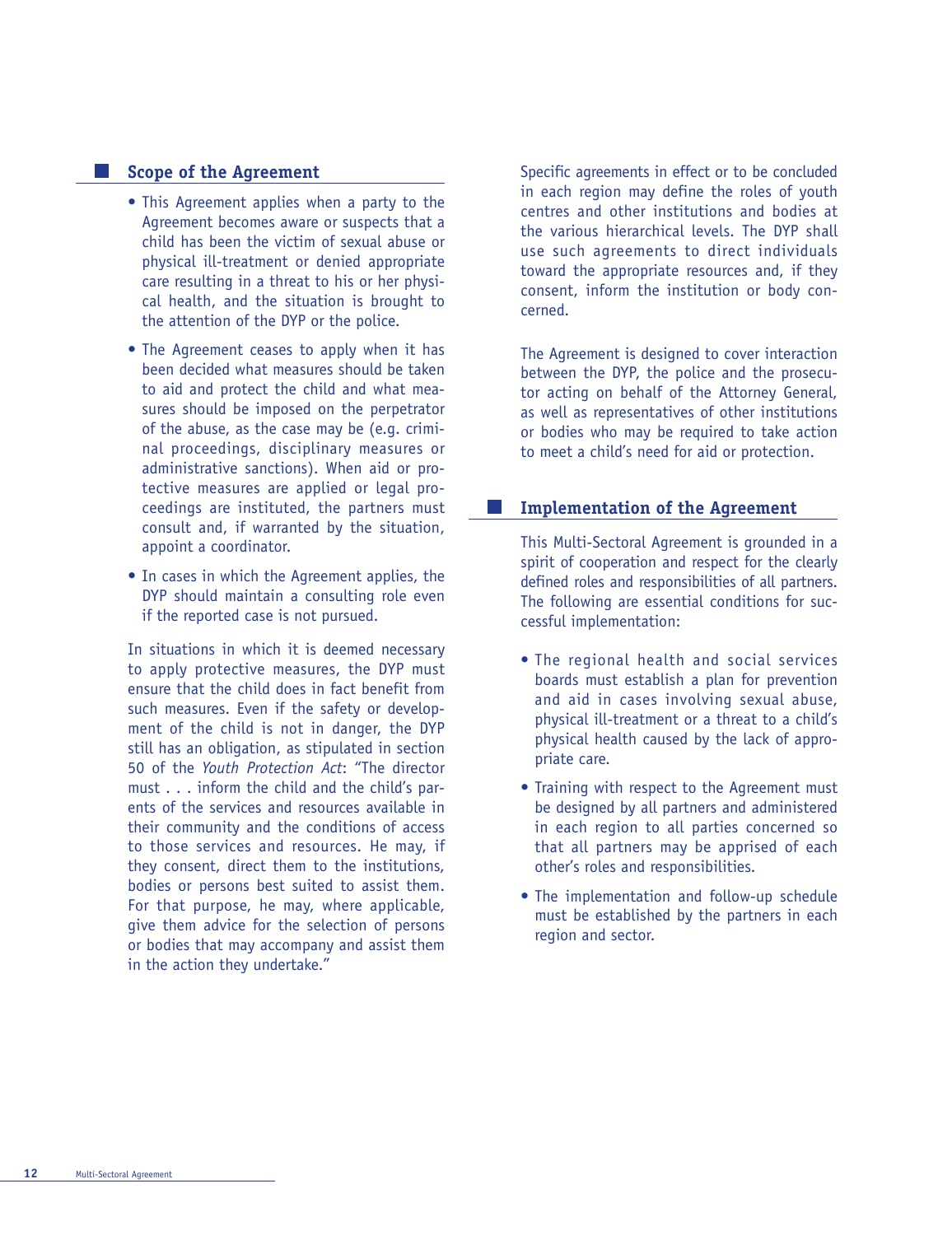#### **Application of the Agreement**

Certain conditions are required to facilitate the application of the Agreement:

- *clear designation of the persons responsible for applying the Agreement*
- *training of designated persons*
- *ongoing communication*
- *concerted and rapid intervention*

#### **Responsibility for applying the Agreement**

Each institution and body subject to the Agreement must designate one or more persons to ensure its proper application.

#### **Training designated persons**

Each partner in the Agreement must provide training and support to the designated persons, in light of the goal, objectives and sharing of responsibilities stipulated in this document. The training, which must be ongoing and carried out in a concerted manner by the various partners, is essential to the effectiveness of their interventions.

#### **Ongoing communication**

Ongoing communication among those who must deal with this type of situation is indispensable to the smooth application of the Agreement. All parties must observe the various steps in the process, which includes consultation, planning, decision-making and action. At all stages, the persons involved must share any relevant information that pertains to their areas of expertise.

#### **Concerted and rapid intervention**

All reported situations involving sexual abuse, physical ill-treatment or a threat to a child's physical health because of lack of appropriate care must be given high priority. The parties involved must collaborate on determining an intervention plan.

A concerted effort and rapid intervention are essential to attaining the stated goal and objectives. It is important, however, to allow each child to go through the process at his/her own pace.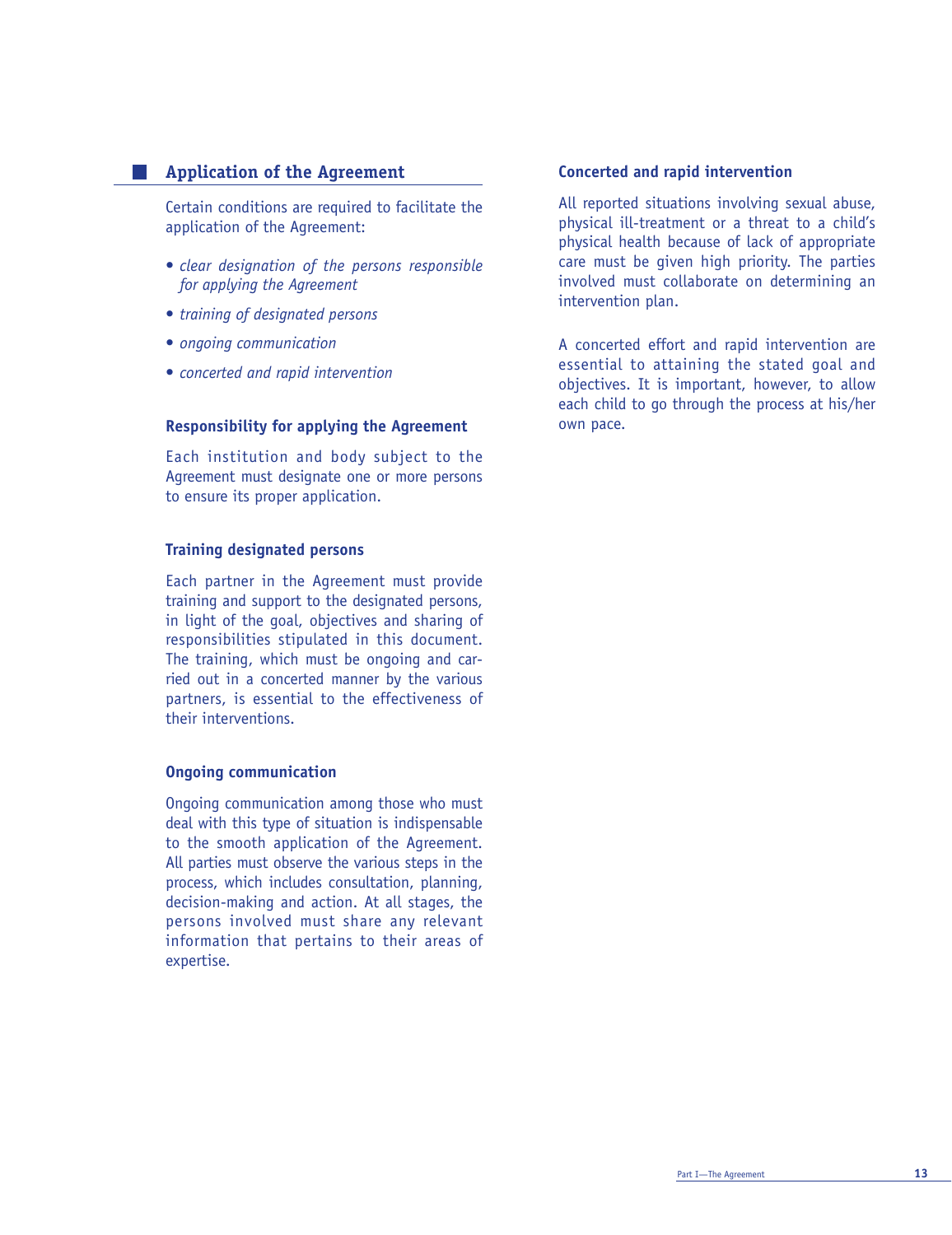#### 4. MONITORING THE APPLICATION OF THE AGREEMENT

The successful application of this Agreement is dependent on the commitment of each government department, body and institution concerned by the reality of child abuse.

## **Across Québec**



Each participating department is required to designate a province-wide representative, with a mandate defined by the deputy minister concerned. All representatives are required to work collaboratively. More specifically, they must oversee:

- the implementation of the Agreement and subsequent monitoring
- the preparation of a province-wide report (as soon as the Agreement comes into effect) specifying the targeted results, statistical requirements, etc.
- close communication with the representatives designated by each institution or body concerned
- the proper application of the Agreement when problems cannot be resolved by local or regional bodies

#### **At the Regional Level**

Each regional board, DYP and chief prosecutor for the Attorney General must ensure, in collaboration with the other parties involved, the efficient and harmonious application of the Agreement. Their responsibilities include:

• coordinating the content of the training and information programs required to apply the Agreement and ensure ongoing training

- designating persons to ensure that the Agreement is applied by key players such as CLSCs, school boards, police departments, the office of the prosecutor for the Attorney General, youth centres, community organizations and child-care services
- having the designated persons file an annual status report, to be submitted to each province-wide representative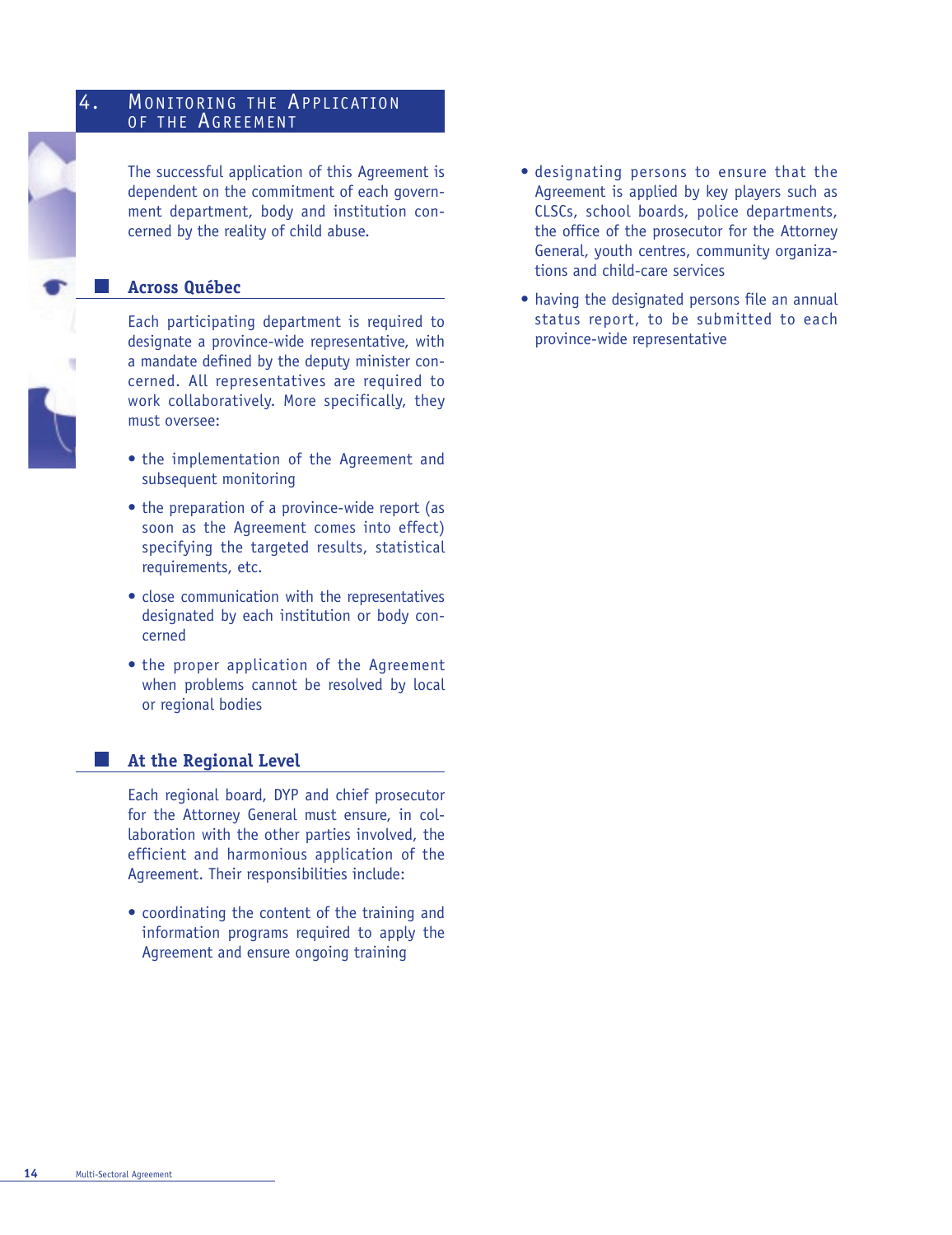

# SOCIAL AND LEGAL INTERVENTION PROCEDURE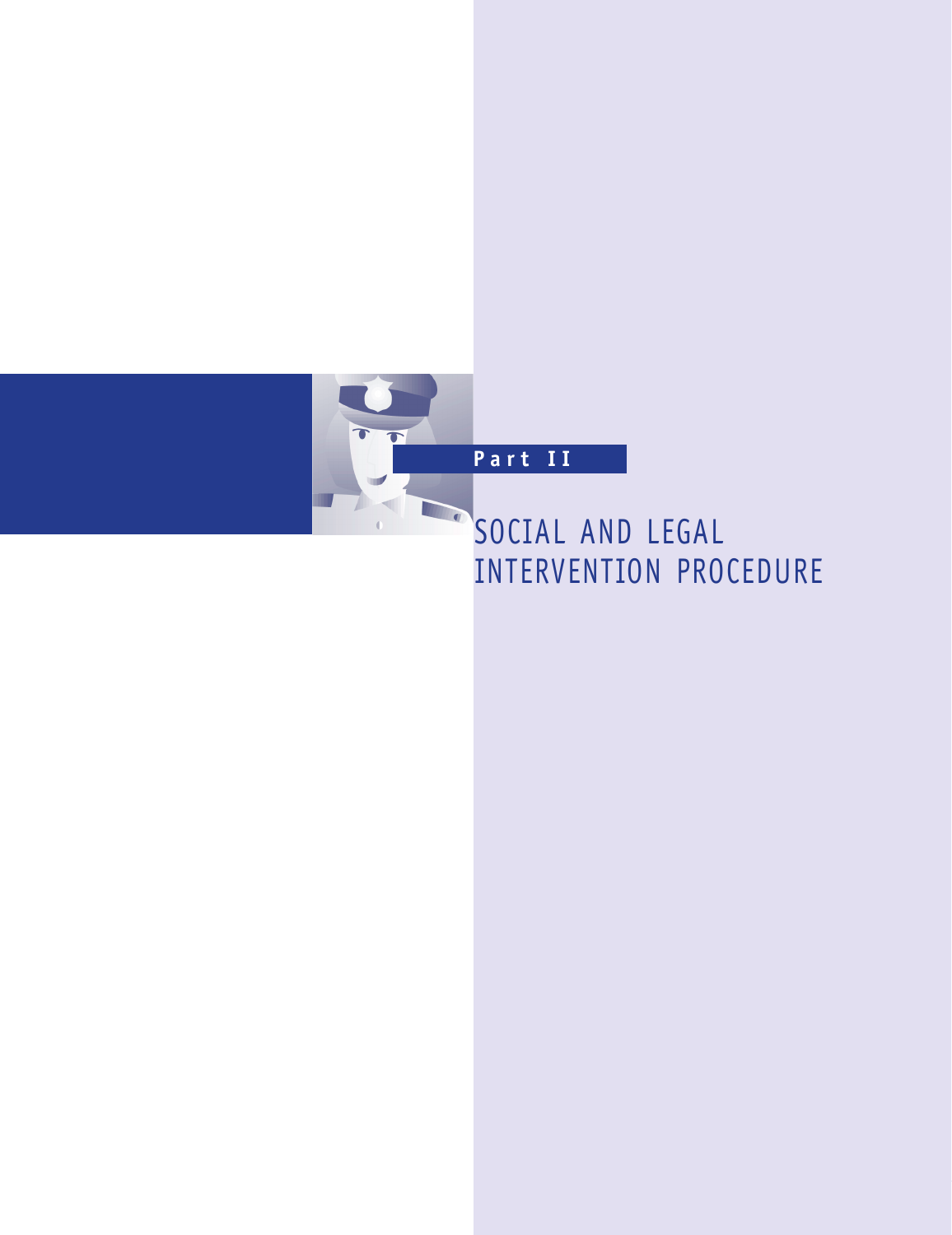This Multi-Sectoral Agreement is distinct from previous agreements in terms of its scope of application. It covers all cases of alleged sexual abuse or physical ill-treatment of a child, or threats to a child's physical health because of lack of appropriate care, and thus provides key guidelines whenever a situation warrants joint intervention by the DYP, the police, a prosecutor for the Attorney General and/or other institutions or bodies subject to the Agreement.

The social and legal intervention procedure set out in this Agreement extends the effect of numerous regional documents produced in the last few years to enhance the coordination of the social and legal work involved in dealing with the sexual abuse of children. It draws primarily on the intervention procedures established by Québec government bodies in 1989 and 1992 to deal with cases of sexual abuse reported in institutions within the health and social services network or in the school system.<sup>5</sup>

Throughout the social and legal intervention procedure, the partners involved must adhere to the rules of confidentiality that apply to their respective areas of activity.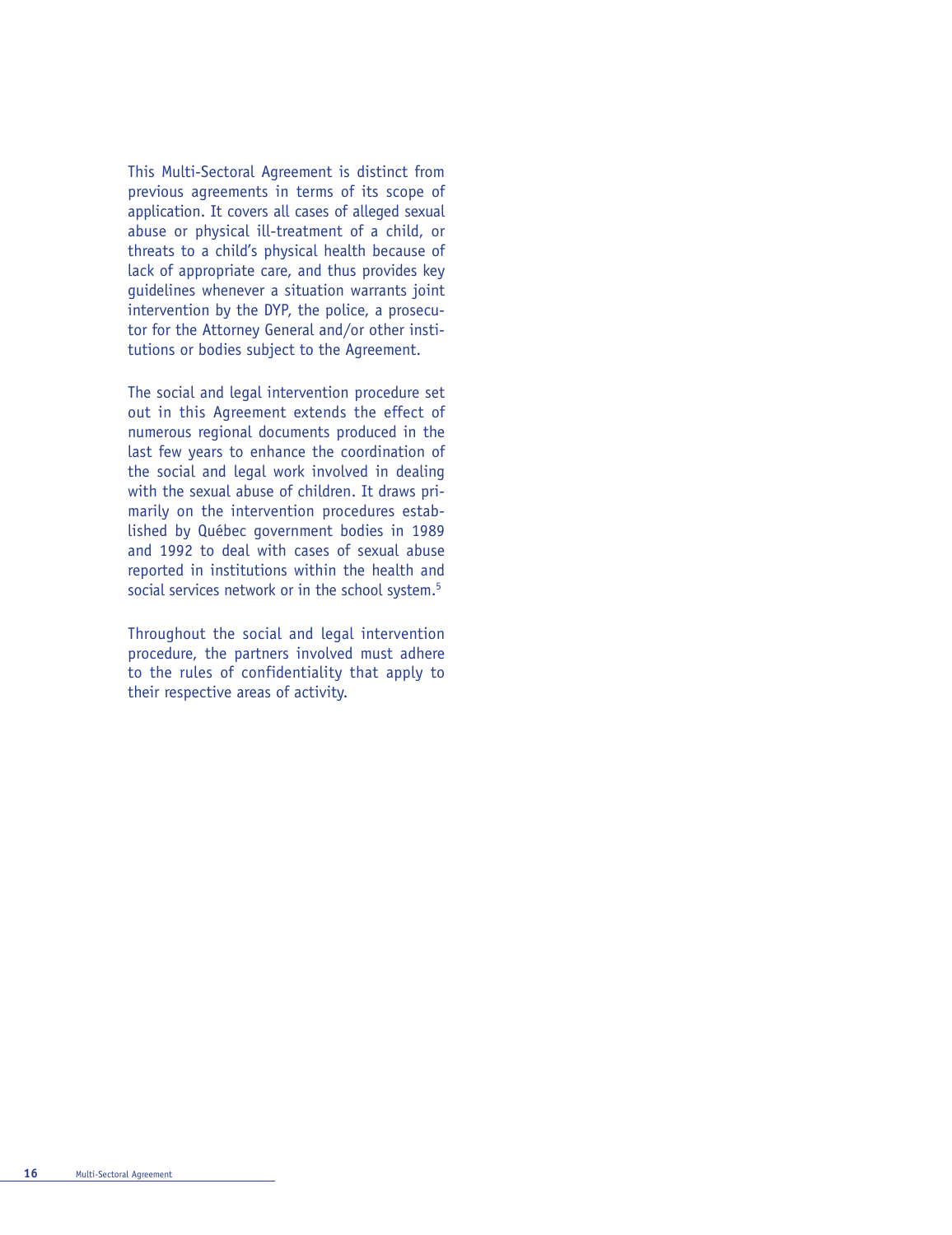# 1. STAGES IN THE PROCEDURE



The social and legal intervention procedure involves five stages:

- 1 *reporting* the situation to the DYP
- 2 *liaison and planning* in order to secure the cooperation and assistance of all partners, adequately aid and protect the child, and meet the needs of family members
- 3 *investigation and assessment* in order to verify the allegations and gather the necessary proof
- 4 *decision-making* associated with measures to be taken on the basis of pooled information
- 5 *taking action and informing* the other partners

The measures included at each stage are a means of gathering all the relevant information available in order to make enlightened decisions. At each stage, all partners in the intervention process retain their decision-making authority and have full responsibility over their respective areas of expertise.

The table at the end of this section summarizes each of the five stages, as well as the roles and responsibilities of each party.

#### **Stage 1: Reporting**

**Contract** 

The first step in the social and legal intervention procedure involves reporting the situation to the DYP. Under section 39 of the *Youth Protection Act*, every professional who, by the nature of his or her profession, provides care or any other form of assistance to children in the practice of his or her profession (with the exception of a lawyer in the practice of his or her profession), including any institutional employee or any teacher or police officer who has reasonable grounds to believe that the

security or development of a child is or may be considered to be in danger, must bring the situation to the attention of the DYP without delay. All citizens have an analogous obligation to report physical ill-treatment and sexual abuse.

Incidents of sexual abuse or acts of violence against children are often reported to the police. When the police department receives a complaint in this regard, it must immediately inform the DYP, who must then determine whether the complaint is admissible and whether emergency measures are required.

If no citizen has filed a complaint with the police concerning a situation involving child abuse, the DYP may do so according to the guidelines in the *Guide relatif à la divulgation de renseignements par le DPJ à la police et au substitut du procureur général* (available in French only):

- The DYP may disclose information with the consent of the child (provided he or she is 14 years of age or over), a parent or the court.
- The DYP may disclose information without the consent of the child (14 years of age or over), a parent or the court under the following circumstances:

Disclosure is necessary in urgent or grave situations, or if there is reasonable cause to believe that a child's safety or development is threatened by a person other than one of the child's parents. [Translation]

Whenever a citizen files a complaint with the police or the DYP discloses information to the police, the liaison and planning stage must follow.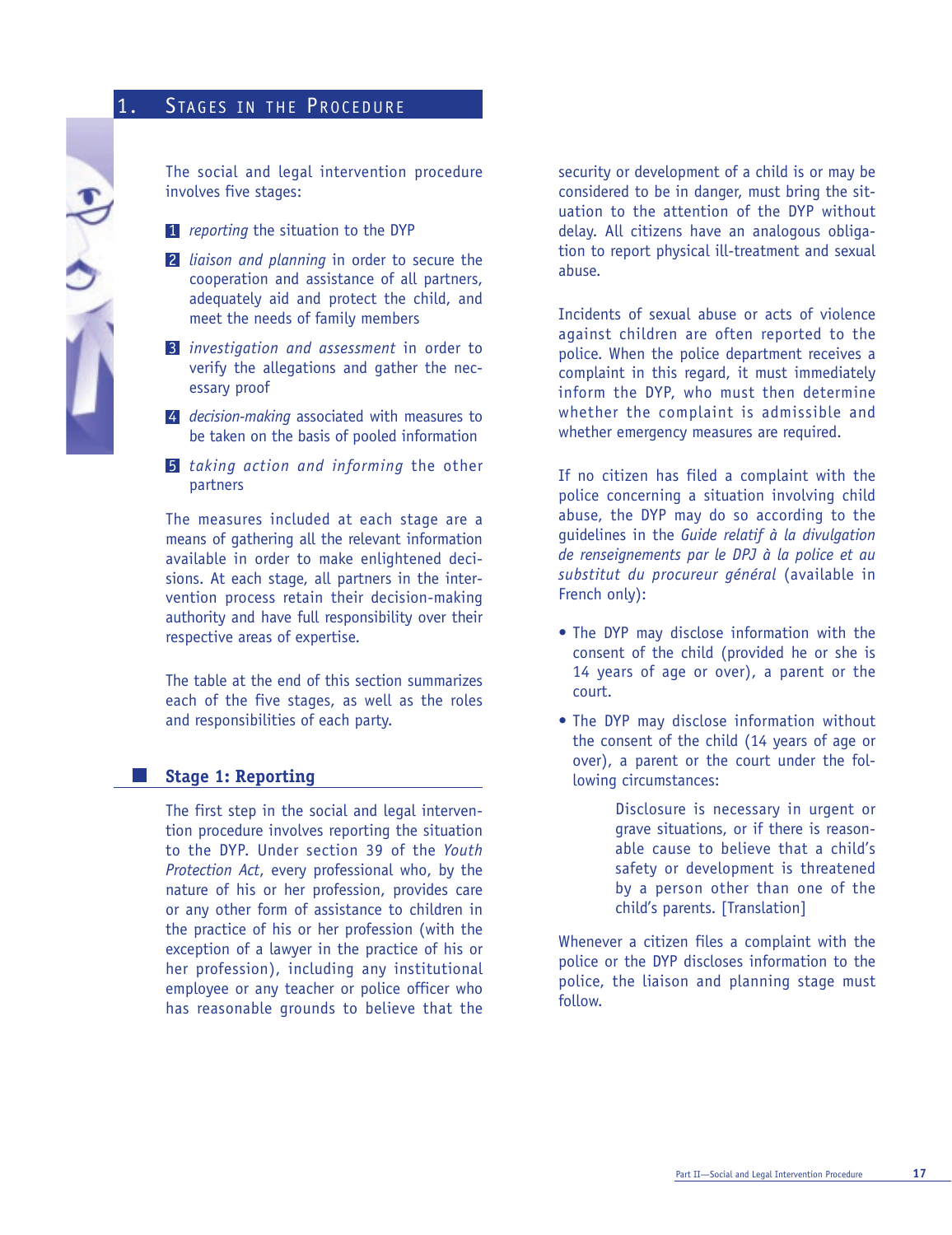#### **Stage 2: Liaison and Planning**

The purpose of this step is to assemble the main partners involved in the intervention process in order to ensure efficient coordination of the points to be investigated, with a focus on:

- protecting the child or children concerned and providing the necessary aid or support
- investigating the alleged incidents; it is important to avoid unnecessary duplication of interviews with the child or children concerned and to ensure that investigations and assessments are carried out smoothly and efficiently

This stage, which is coordinated by the DYP, involves the following:

- assembling a basic team (DYP, police and a prosecutor for the Attorney General); the team should be assembled at the outset, but it can be assembled later in the process if need be
- assessing the situation on the basis of the available information
- carrying out the following, according to each partner's areas of responsibility:
	- determining the urgency of the situation
	- determining how the social and legal intervention procedure should be applied, in part or in its entirety; it should be noted, however, that in situations involving adults in positions of authority in an institution or body bound by this Agreement, the intervention procedure must be carried out in its entirety
	- having a medical assessment performed, if necessary (see Part II, Section 3)
	- determining what measures should be taken to protect and aid the child and, if necessary, to provide support to family members
	- determining what measures should be taken to protect the rights of the persons involved
- determining the potential contributions of other bodies (e.g. a CLSC, child-care service, hospital or local community organization) or a resource person such as a physician
- developing a strategy for subsequent action (who is to do what, when, where and how)
- drafting a media communications plan if the situation is likely to attract media attention
- taking measures to support the witnesses of the incidents in question, if necessary

Should an urgent situation require immediate intervention from the police or DYP, steps must be taken without delay. Once the situation is under control, the social and legal intervention procedure must be followed and adapted to the specific circumstances.

At this stage, the measures to be taken can be determined by telephone, if necessary. However, depending on the specific circumstances or the complexity of the situation, a meeting may be required.

#### **Stage 3: Investigation and Assessment**  l s

- *Investigation* consists in determining whether the alleged incidents have any foundation and can be proven under the *Criminal Code of Canada* or the relevant labour legislation. If the suspected abuser is an adult in a position of authority in an institution or body bound by this Agreement, an administrative inquiry must be held. In the case of child-care services, the investigation may consist of an inspection or a visit, as stipulated in the relevant legislation.
- *Assessment* consists in determining whether the facts have sufficient foundation and whether the security or development of the child is in danger, warranting intervention under the *Youth Protection Act*.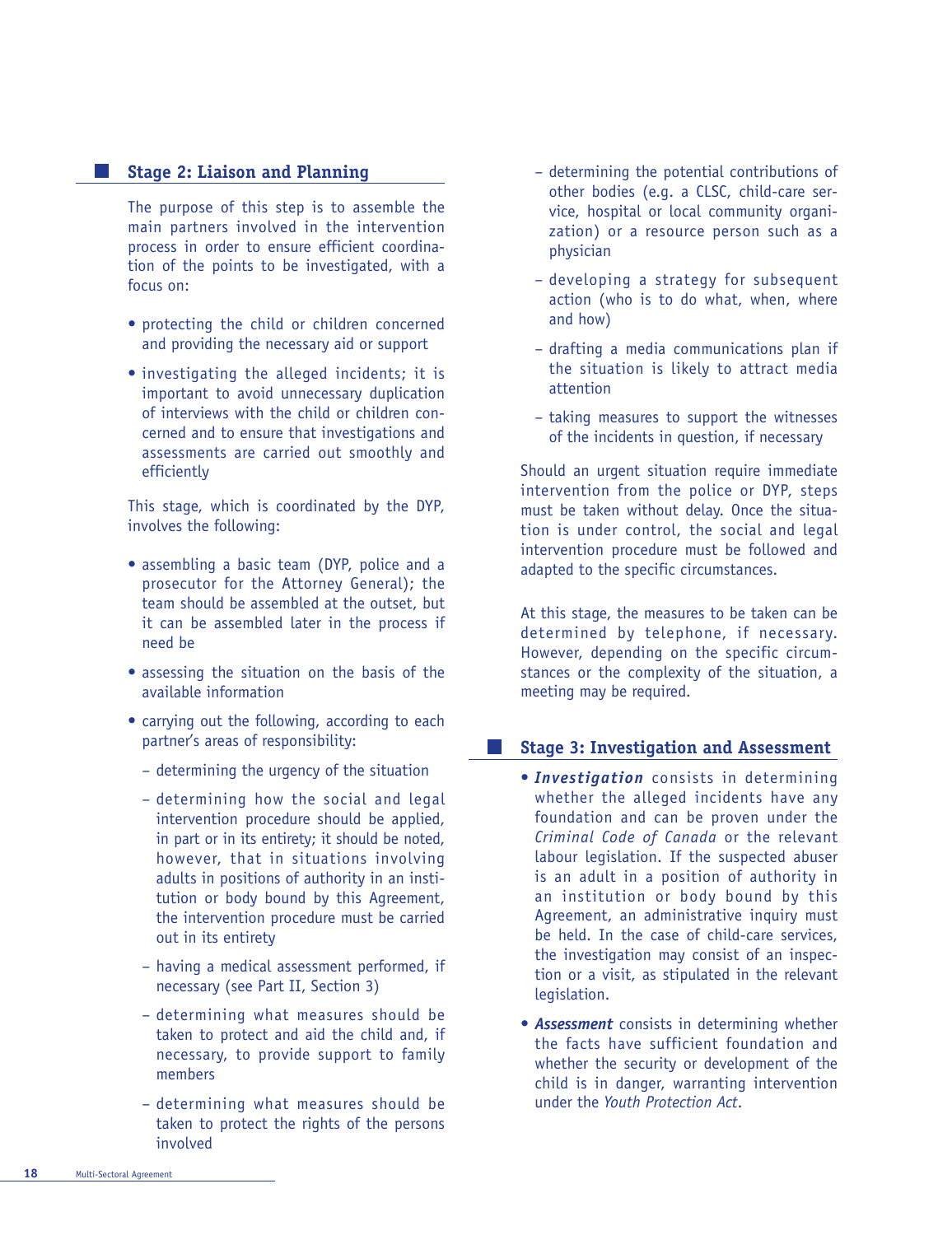Since a reported situation involving an institution or body may lead to a police inquiry, as well as a DYP investigation and, in the case of child-care services, an administrative inquiry or inspection, it is essential that the determined strategy be adhered to in order to avoid confusion in the search for the truth. According to the investigation and assessment strategy planned at Stage 2, all partners in the intervention process must fulfill their responsibilities according to their respective areas of expertise. Moreover, all parties are required to share relevant information with each other. In order to serve as coordinator and facilitate communication between the various partners, the DYP must constantly be kept informed of the status of the investigation and assessment process.

Unless it is decided otherwise at Stage 2, an institution or body must not apply administrative sanctions or take disciplinary measures against a member of its staff before the individual has been interviewed by the police. In order to ensure that the investigation and assessment procedure is carried out smoothly and to preserve the maximum validity of any information that may have been gathered, the following precautions must be taken:

- Interviews with children who are alleged victims of abuse must be arranged and planned jointly by the police department, the DYP and, if an institution or body is involved, with the director of the institution or body.
- Interviews with adults suspected of abuse must be conducted by the police.
- Gathering and storing evidence is the responsibility of the police department, as far as the criminal aspects of the case are concerned, and the responsibility of the DYP in the area of child protection.

• The selection of measures to protect, aid and support the child and family members is the responsibility of the DYP, in conjunction with the institutions or bodies concerned. However, the parents and children should also be consulted.

#### **Stage 4: Decision-Making**

 $\mathcal{L}^{\text{max}}$ 

At this stage in the social and legal intervention process, in an urgent situation or other special circumstances, action may have already been taken by the DYP (i.e. application of emergency measures or initiation of legal proceedings), by the police (i.e. arrest and detention of the accused) or by a prosecutor for the Attorney General (i.e. authorization to charge and summons the accused to appear in court). If so, the other partners must be informed immediately. The need to take such measures, however, does not preclude carrying out Stage 4, which is still essential for actions pending or currently under way.

With the exception of emergency situations or special circumstances, Stage 4 must be carried out before further action is taken. The aim is to reach a consensus, to whatever extent possible, on the action to be taken. All partners in the intervention nevertheless retain decision-making authority and full responsibility over their respective areas of expertise.

If the alleged facts are founded, three questions must be addressed:

1 What is the best way to ensure the child's protection and prevent a similar occurrence from affecting the same or another child? In other words, how can a repeat offence be prevented?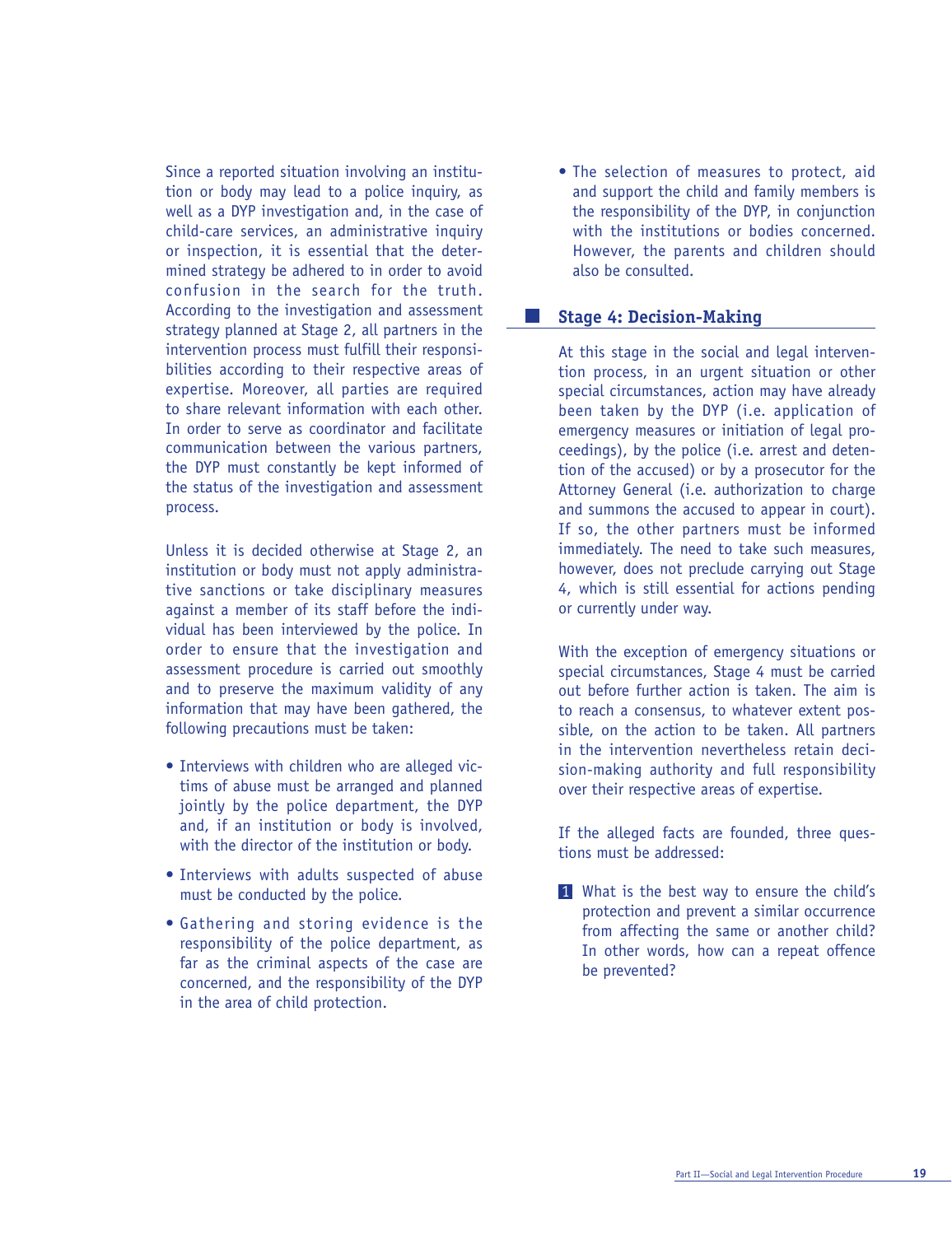In this context, the possibility of undertaking one or more of the following actions should be assessed:

- a) instituting criminal proceedings
- b) taking in charge the situation of the child as a voluntary measure or by order of the Youth Division of the Court of Québec
- c) having the institution or body concerned impose disciplinary measures or administrative sanctions
- 2 What aid should be provided to the child and/or his or her parents under the circumstances?

If the situation does not warrant protective measures, but the assessment process nevertheless indicates a need for aid, the following actions should be considered:

- a) personalized referral to the appropriate resources, to which the relevant information will be forwarded with the consent of the persons involved
- b) mobilization of specialized resources (CLSC, a community organization or any other appropriate resource) to work with the child and his or her family
- 3 What communications strategy should be adopted in cases that could attract media attention?

#### **Stage 5: Action and Information**

The overall coordination of this stage is to be carried out by the worker designated by the team members. All members must nevertheless carry out the necessary coordination measures in their respective areas of responsibility, as follows:

• The prosecutor for the Attorney General is responsible for instituting criminal proceedings.

- The DYP is responsible for determining protective measures and ensuring that they are properly applied.
- A designated person, institution or body is responsible for providing the child and his or her family with aid and support measures.
- The institution or body concerned (if applicable) is responsible for administrative sanctions or disciplinary action.

A person must be designated by the DYP or the other partners to accompany the child and family members and provide them with the necessary information and support throughout the social and legal intervention process and in conjunction with any action taken.

Particular attention must be paid to relaying information on the action and follow-up measures taken in order ensure a cohesive intervention process. Moreover, when legal proceedings are under way—before the criminal courts and pursuant to the *Youth Protection Act*—the prosecutor for the Attorney General and counsel for the DYP must consult each other on how to proceed and inform each other of the results of the action taken.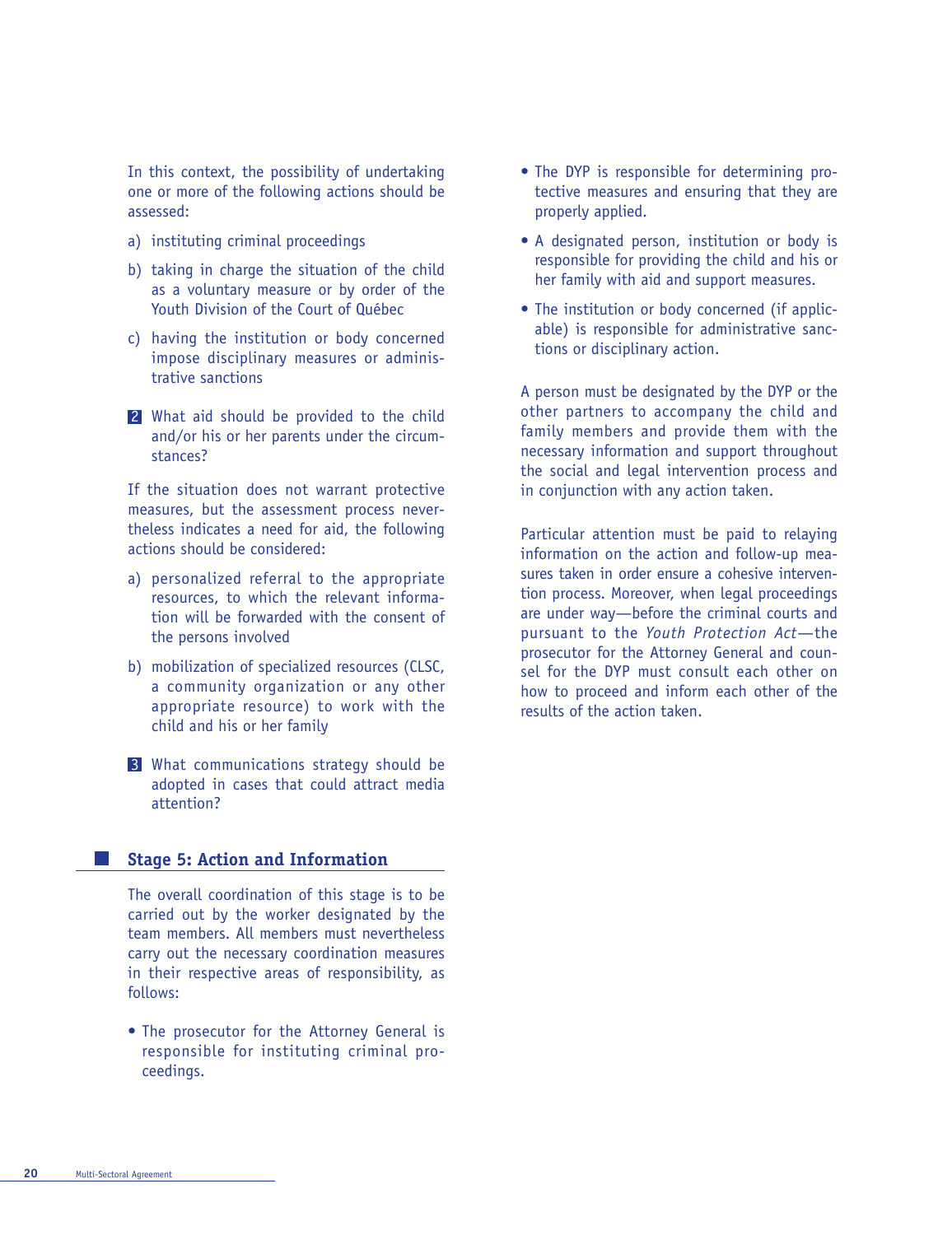| SUMMARY OF SOCIAL AND LEGAL INTERVENTION PROCEDURE PERTAINING TO CHILDREN WHO ARE VICTIMS OF SEXUAL<br>ABUSE OR PHYSICAL ILL-TREATMENT, OR WHOSE PHYSICAL HEALTH IS THREATENED BY THE LACK OF APPROPRIATE CARE | <b>ACTION AND INFORMATION</b><br>DECISION-MAKING | the progress being made<br>Keep the other partners<br>Implement the decisions<br>made by all the workers.<br>constantly informed of<br>and the results of the<br>action taken.<br>resources, if applicable<br>communications strategy,<br>disciplinary measures<br>Determine what action<br>2) Aid the child and his or<br>should be taken if the<br>allegations are shown<br>- criminal proceedings,<br>information gathered.<br>protection under the<br>- provide a referral to<br><b>Youth Protection Act</b><br>3) Plan and implement a<br>institution or body<br>voluntary action or<br>services and social<br>or administrative<br>1) Choose appropriate<br>respecting health<br>sanctions by the<br>request for court<br>the appropriate<br>(as per the Act<br>Compile all the<br>concerned<br>if necessary<br>to be true.<br>her family<br>services)<br>action: |                                        |
|----------------------------------------------------------------------------------------------------------------------------------------------------------------------------------------------------------------|--------------------------------------------------|-------------------------------------------------------------------------------------------------------------------------------------------------------------------------------------------------------------------------------------------------------------------------------------------------------------------------------------------------------------------------------------------------------------------------------------------------------------------------------------------------------------------------------------------------------------------------------------------------------------------------------------------------------------------------------------------------------------------------------------------------------------------------------------------------------------------------------------------------------------------------|----------------------------------------|
|                                                                                                                                                                                                                | INVESTIGATION AND ASSESSMENT                     | recorded or videotaped.<br>The police gathers and<br>suspect and witnesses.<br>interview is preferably<br>assessments, according<br>Conduct the necessary<br>- The DYP checks facts<br>necessary protective<br>interview the child,<br>depending on prior<br>The police records<br>or transcribes the<br>The DYP or police<br>testimony of the<br>investigations and<br>to the determined<br>and assesses the<br>stores evidence.<br>agreement; the<br>action plan:<br>measures.<br>$\mathbf{I}$<br>$\mathbf{I}$                                                                                                                                                                                                                                                                                                                                                        | DYP, INSTITUTION OR REGIONAL RESOURCES |
|                                                                                                                                                                                                                | LIAISON AND PLANNING                             | prosecutor<br>assessment is necessary<br>:butwollo<br>General).<br>Establish an action plan<br>DYP: assemble the basic<br>a multi-sectoral team<br>team (consisting of the<br>(who does what, how,<br>when and where).<br>communications plan.<br>of the<br>measures to protect<br>the composition of<br>Assess the situation.<br>how the social and<br>other partners and<br>- whether a medical<br>legal intervention<br>procedure should<br>persons involved<br>the rights of the<br>for the Attorney<br>- the urgency of<br>contributions<br>Determine the f<br>DYP, police and<br>the potential<br>the situation<br>be applied<br>Establish a<br><b>B) PLANNING</b><br>A) LIAISON<br>Ť                                                                                                                                                                             |                                        |
|                                                                                                                                                                                                                | REPORTING                                        | Aid and support for the child and his or her family<br>(available in French only).<br>should be referred to the<br>valid and decide whether<br>divulgation de renseigne-<br>concerned, as stipulated<br>BOUND BY THE AGREEMENT<br>police et au substitut du<br>determine whether it is<br>in the Guide relatif à la<br>Receive the complaint<br>and report the case to<br>Inform the police, the<br>appropriate resources.<br>the child and parents<br>Attorney General and,<br>ments par le DPJ à la<br>INSTITUTION OR BODY<br>• Receive the report,<br>institution or body<br>Report the case to<br>prosecutor for the<br>if applicable, the<br>procureur général<br>the DYP.<br>the DYP.<br>POLICE<br><b>DYP</b>                                                                                                                                                     | Coordinator:                           |

SUMMARY OF SOCTAL AND LEGAL TNTERVENTION PROCEDURE PERTATNTNG TO CHTLDREN WHO ARE VICTIMS OF SEXUAL

**DYP, UNLESS AN ALTERNATE AGREEMENT HAS BEEN MADE WITH THE PROSECUTOR FOR THE ATTORNEY GENERAL IN THE CASE OF LEGAL ACTION**

DYP, UNLESS AN ALTERNATE AGREEMENT HAS BEEN MADE WITH THE PROSECUTOR FOR THE ATTORNEY GENERAL IN THE CASE OF LEGAL ACTION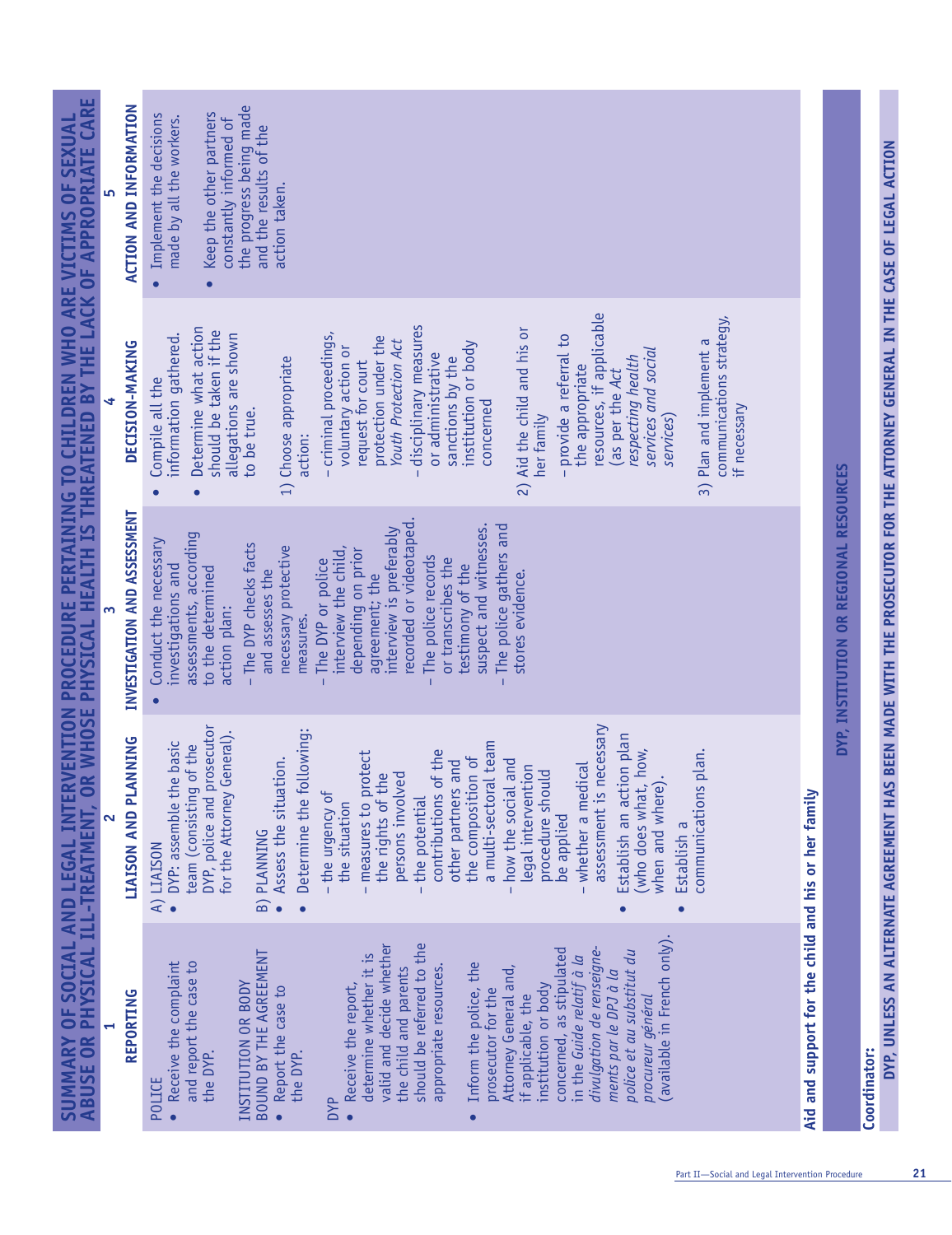## 2. THE ROLES AND RESPONSIBILITIES OF THE MAIN PARTNERS AT EACH STAGE IN THE INTERVENTION PROCESS

## **1. The Police**

### **Reporting**

Section 39 of the *Youth Protection Act* stipulates that any police officer who, in the performance of his or her duties, has reasonable grounds to believe that the security or development of a child is or may considered to be in danger must bring the situation to the attention of the DYP without delay.

In addition to reporting such situations, the police, by virtue of their status as peace officers, are required to receive all complaints pertaining to offences against the person, as set forth in the *Criminal Code of Canada*.

The police officer must take the deposition, protect the scene of the crime (if applicable), collect any evidence and initiate an investigation. When the DYP assesses the risk of violence, the police officer must provide the necessary assistance.

#### **Liaison and planning**

The police officer, in conjunction with the DYP, the prosecutor for the Attorney General and the institution or body concerned (if applicable), must establish a follow-up plan. In order to do so, he or she must relay the information he or she has gathered, determine how the investigation will be conducted and ensure that the measures taken ensure the safety of the child and of any other children concerned.

The intervention strategy is essentially based on the following:

• a police investigation, which is primarily carried out to prepare for possible legal action, in which case the intervention of the prosecutor for the Attorney General is required

- the anticipated extent and the terms and conditions of court intervention
- the nature of the involvement of other institutions or bodies
- child protection (by controlling the abuser, among other measures)

#### **Investigation and assessment**

The police officer must establish the facts of the case and gather and retain any evidence pertaining to the alleged offence.

In order to fulfill the requirement of providing the criminal courts with evidence of the offence beyond a reasonable doubt, the police officer must:

- conduct an in-depth interview with the complainant or the person who has reported the incident, in order to verify the allegations and identify the suspect
- meet with the victim, along with the DYP, as quickly as possible, using a video-recording device if at all possible
- conduct the necessary interviews with the parents and/or any adults who have authority over the child, as well as witnesses, if applicable
- consult the prosecutor for the Attorney General on the legal aspects of the case
- identify, arrest, interrogate and, if necessary, detain the suspected abuser

### **Decision-making**

- Decisions must, to the extent possible, be based on a consensus reached by all the partners.
- The police officer involved must submit his or her report to the prosecutor for the Attorney General and discuss with him or her whether it is necessary to take the case to court.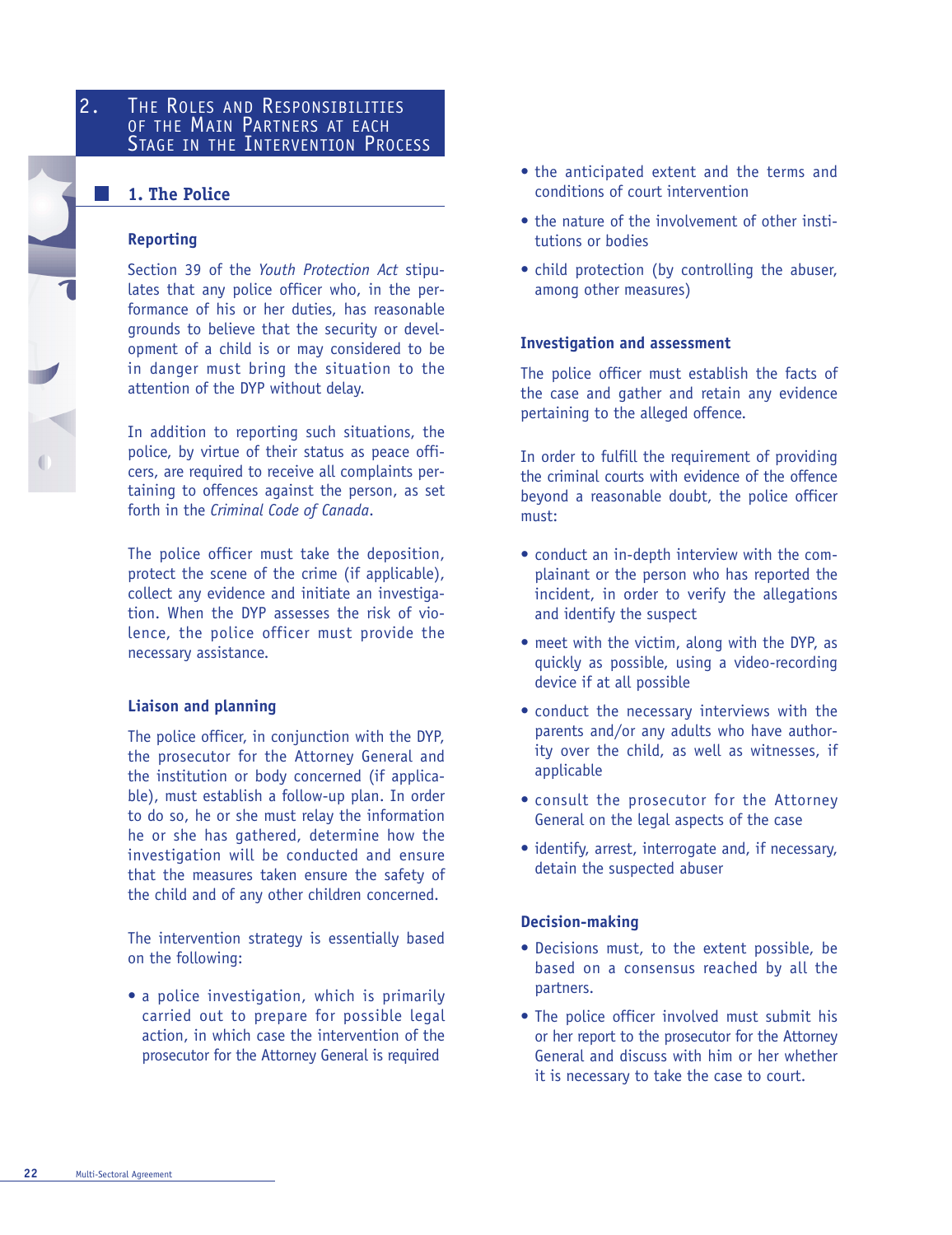- The police officer must present the results of the investigation, the examination of the evidence and the assessment of past or future actions.
- The consultation and the sharing of information are intended to address two questions:
	- a) Have sufficient and appropriate measures been applied?
	- b) Are the support mechanisms used consistent with the decisions that have been made?

### **Action and information**

The police officer is responsible for decisions in his or her area of expertise. He or she must inform the other partners of the follow-up to any action taken and advise the prosecutor for the Attorney General as soon as possible so that the hearing into the release of the suspected abuser may be prepared.

If the alleged abuser is released, he or she is required to sign a condition of a recognizance, which must be sent by the police department to the other partners in the intervention process.

Any violation of a court order can be used to lay an information with the police department involved in the case. The police department is responsible for taking further measures, as appropriate.

#### $\sim 10$ **2. The DYP**

#### **Reporting**

The responsibility of the DYP begins when he or she receives a report concerning a situation involving abuse. The report may be submitted by a professional, as defined in section 39 of the *Youth Protection Act*, or any other individual who deems that the child's situation requires the intervention of the DYP.

At this stage, the DYP must:

- determine whether the report is admissible
- process the report
- determine whether the matter should be pursued
- determine the priority status of the case and assign a classification
- take emergency measures if necessary
- refer the child and his or her parents to the appropriate services if the case is rejected

The DYP may disclose information to the police and the prosecutor for the Attorney General according to the guidelines set out in the *Guide relatif à la divulgation de renseignements par le DPJ à la police et au substitut du procureur général* (available in French only).

#### **Liaison and planning**

At this stage, the DYP must:

- coordinate application of the Agreement
- determine the role of other institutions or bodies, if applicable
- relay the pertinent information to the various partners involved and organize a meeting with them as soon as possible
- establish a common intervention strategy
- take immediate measures, as warranted by the child's situation

#### **Investigation and assessment**

At this stage, the DYP must:

- coordinate application of the Agreement
- meet with the child (the logistics of the meeting must be coordinated with the police department)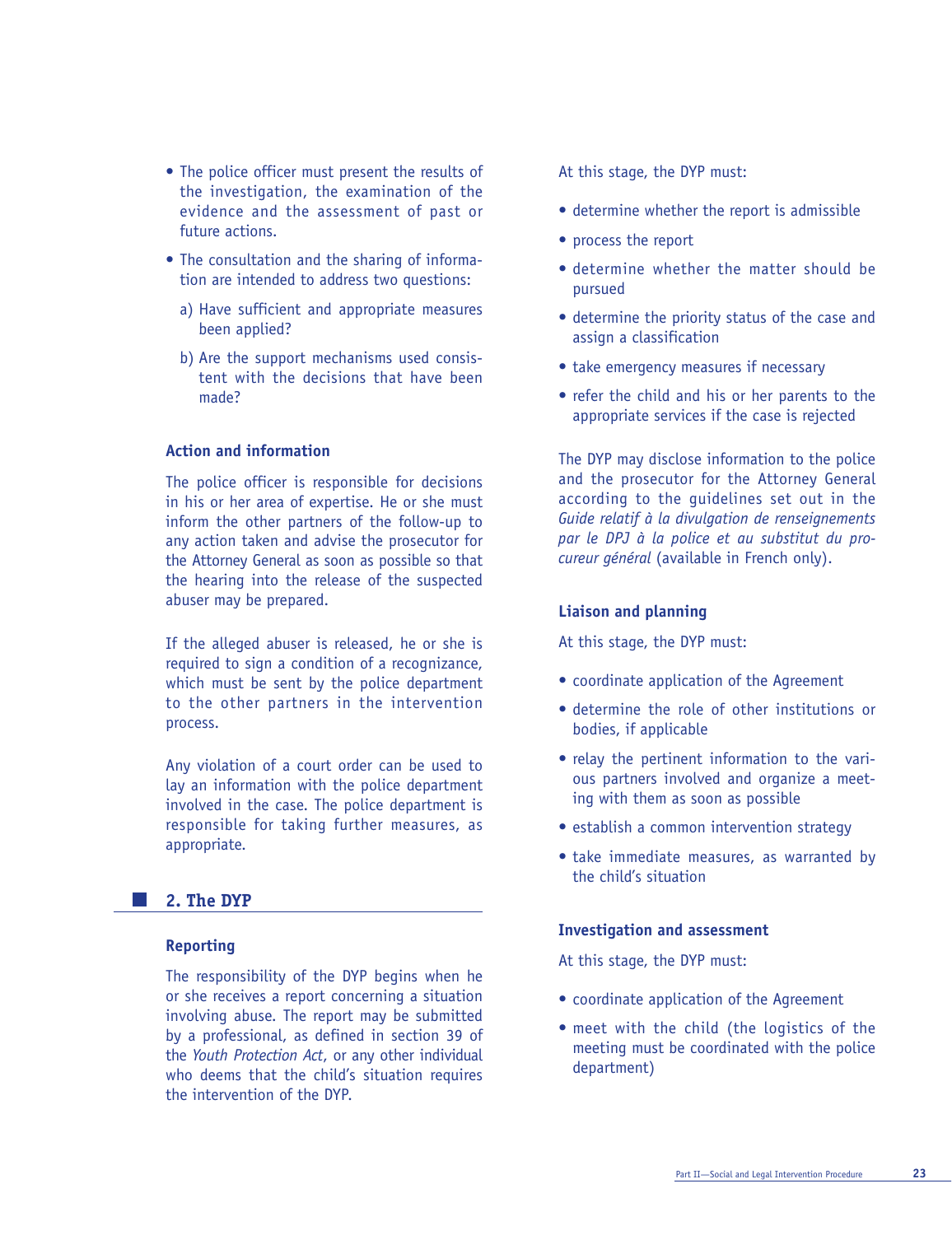- meet with the victim's parents and the people in his or her immediate environment
- in conjunction with the police and the prosecutor for the Attorney General, discuss the possibility of meeting with the alleged abuser and witnesses once the case has been assessed
- determine whether the security or development of the child are in danger

#### **Decision-making**

The measures to be taken and means of recourse must be determined in collaboration with the various partners.

At this stage, the DYP must:

- coordinate application of the Agreement
- ensure that the appropriate measures are taken if the security or development of the child are in danger
- decide on the legal measures to be taken (e.g. whether the case will be brought before the Youth Division or whether an agreement on voluntary measures can be reached)
- help decide whether legal action should be instituted against the alleged abuser
- refer the child and his or her family to the appropriate bodies so that they can benefit from the full range of services warranted by the situation, even if the child's security and development are not in danger

#### **Action and information**

The DYP is responsible for acting in accordance with any prior decisions.

Throughout the process, he or she must share all relevant information with the other partners involved, apply the protective measures agreed upon and coordinate the service plan.

#### I I **3. The Prosecutor for the Attorney General**

#### **Reporting**

In general terms, the prosecutor for the Attorney General does not have any particular responsibilities at the reporting stage, as he or she is normally informed by the police or DYP of situations in which children are victims of sexual abuse or physical ill-treatment, or in which their physical health is threatened by the lack of appropriate care.

However, should the prosecutor for the Attorney General be informed of such a situation before the DYP, he or she is required, under section 39 of the *Youth Protection Act*, to bring the case to the attention of the DYP without delay.

#### **Liaison and planning**

At this stage, the prosecutor for the Attorney General should provide legal counsel on whether or not to institute criminal proceedings and on any related matters.

#### **Investigation and assessment**

Under section 4(i) of the *Act respecting Attorney General's prosecutors,* the prosecutor for the Attorney General must advise the police investigator as well as any persons entrusted with law enforcement and acting in the performance of their duties on any matter under the jurisdiction of the *Criminal Code* or of any penal provision of a law or regulation of Québec.

At the request of a police officer, the prosecutor must assess the scope of the allegations, approve the use of the necessary means to obtain evidence, meet with the child, and examine and authorize recourse to the procedures provided for by law with respect to the arrest or court appearance of the accused.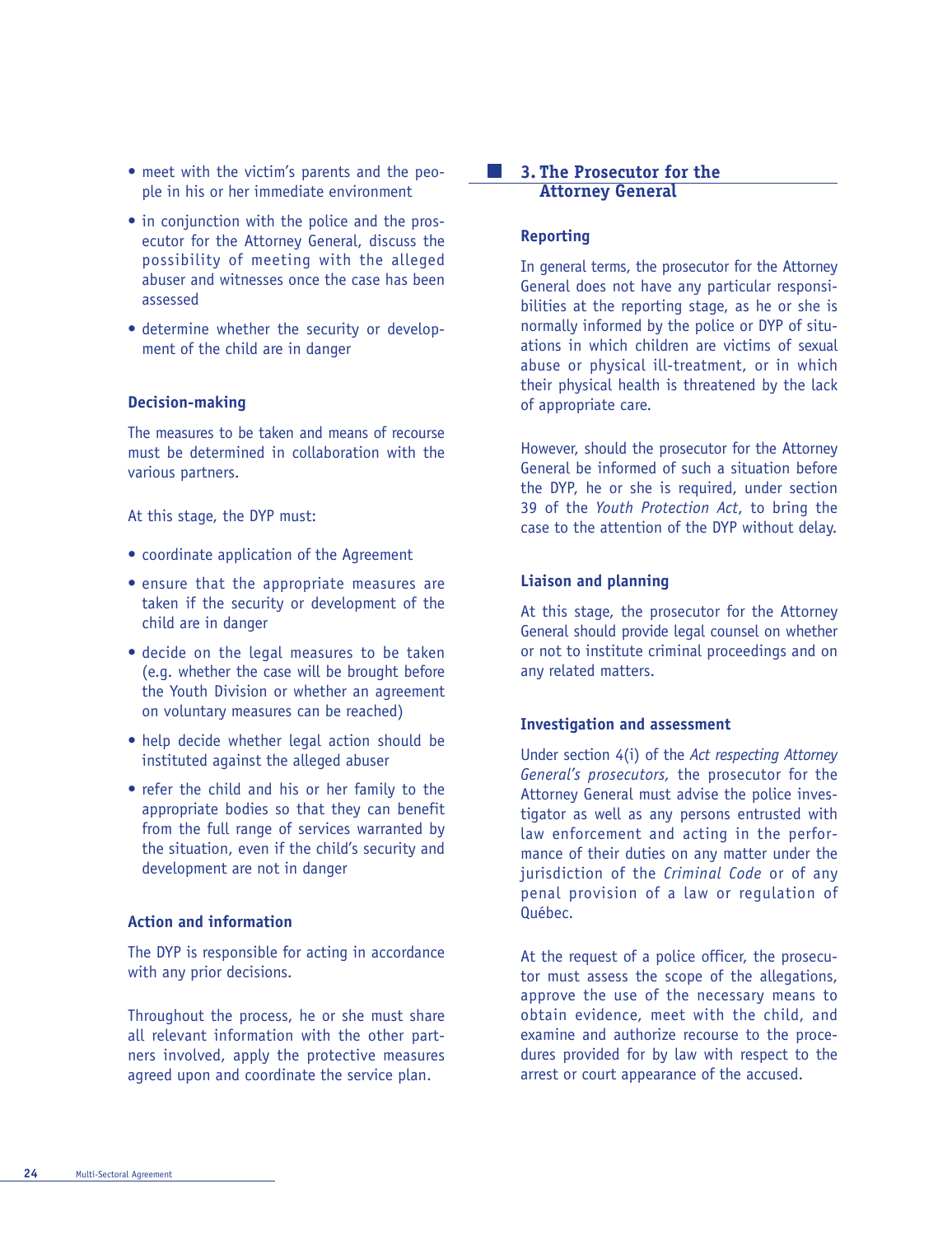#### **Decision-making**

The prosecutor for the Attorney General must address two questions:

- On the basis of the investigation report, has the law been violated and, if so, can the offence be proved legally?
- If the previous question is answered affirmatively, is it appropriate to lay charges at this time?

In keeping with the guidelines that must be followed, the prosecutor for the Attorney General may not authorize legal proceedings before meeting with the child, except in special circumstances.

The prosecutor for the Attorney General may meet with the child at either the third or fourth stage of the social and legal intervention procedure, depending on the specific case.

In order to assess the option of instituting legal proceedings, the prosecutor must examine a series of factors and weigh the advice and suggestions of the police investigator, the DYP and the other partners involved. The factors to be taken into account are as follows: the gravity of the offence, the circumstances, duration and number of occurrences; the risk of repeat offences; the number of children involved, and their age and level of maturity; the relationship between the victim(s) and the abuser; the consequences a trial would have on the child or children and their relationships with their families.

#### **Action and information**

If legal action is approved, the same prosecutor should remain in charge of the case until the end of the proceedings. Should there be a change in assignment under exceptional circumstances, the case may not be transferred unless the child and the person accompanying him or her are adequately informed and prepared.

• The prosecutor for the Attorney General must ensure that aid and support services are made available to the child, and must refer the child to an organization that can provide adequate services if the child is not under the authority of the DYP.

The prosecutor for the Attorney General must also:

- ensure that the measures provided under the *Criminal Code* to protect the child's identity or facilitate testimony are requested, if necessary, before the judge presiding over the preliminary hearing and trial (e.g. proceedings *in camera,* publication ban, testimony behind a screen or via closed-circuit television, documents under seal)
- inform the other partners of any legal rulings

Moreover, law and jurisprudence define the duties and responsibilities of the prosecutor for the Attorney General in instituting and carrying out criminal proceedings. For example, all evidence held by the public prosecutor must be disclosed to the accused or to his or her lawyer. When offences of a sexual nature are concerned, however, the *Criminal Code* stipulates a specific procedure with respect to records containing personal information on the victim, such as medical, social services or therapists' files. This procedure, which into came effect on May 12, 1997, is intended to better protect the privacy of victims.<sup>6</sup>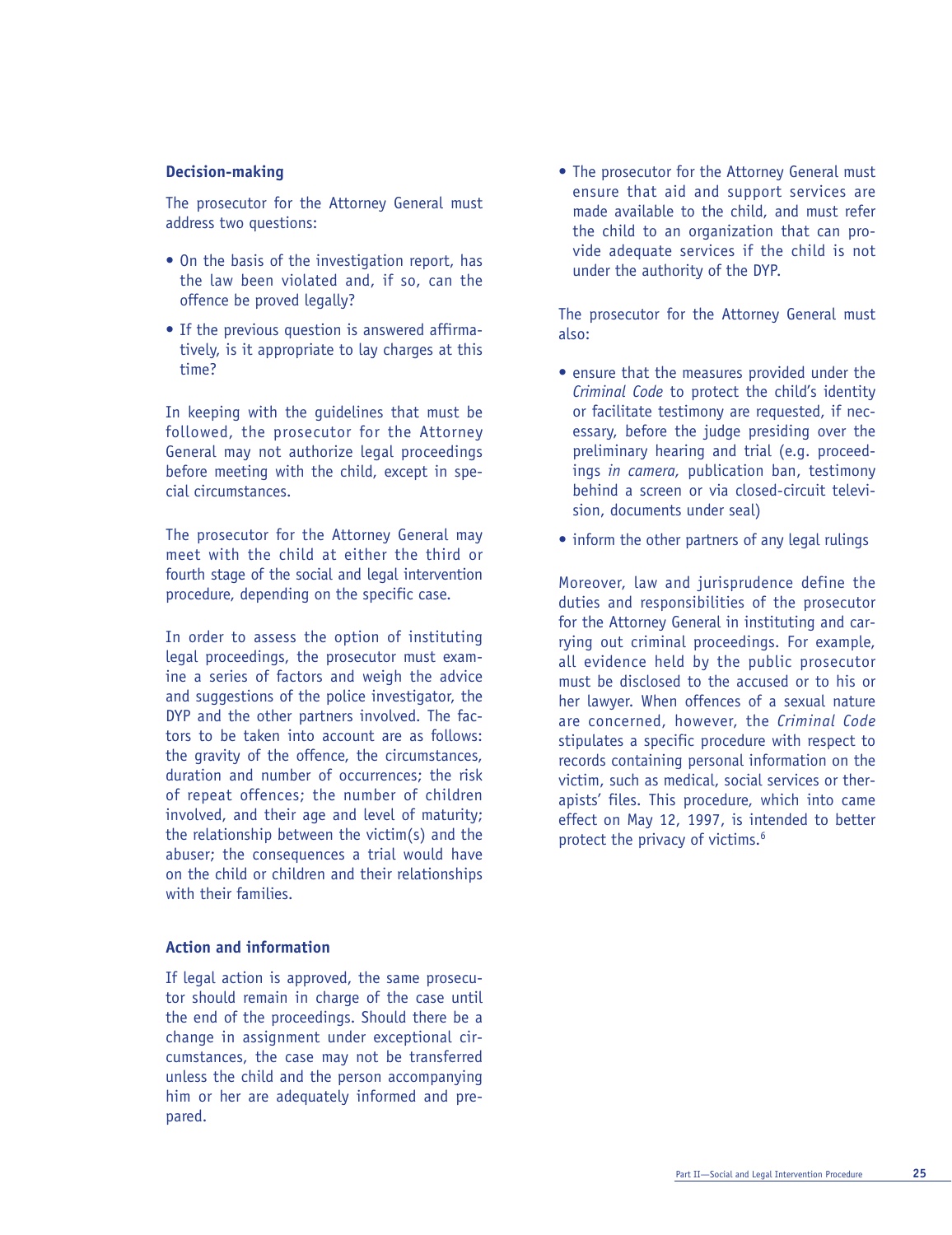#### **4. Personnel of Institutions, Child-Care Services and Bodies Bound by This Agreement**

#### **Reporting**

- The personnel of the institution or body must:
	- take seriously any allegations or information indicating that a child may have been the victim of sexual abuse or physical illtreatment, or denied appropriate care, resulting in a threat to his or her physical health
	- immediately report any situations involving abuse to the DYP if the information brought to their attention gives reasonable grounds to believe that the child's security or development may be in danger (under section 39 of the *Youth Protection Act*)
	- confidentially inform the director of the institution or body or a designated person if the allegation involves an adult in a position of authority within the institution or body, after reporting the situation to the DYP
	- inform the director of the institution or body in case the latter has any other information at hand that might support the plausibility of the allegation, even if no report has been filed with the DYP because of doubts over the validity of the allegation
	- keep any information received in strict confidence and, if necessary, see that the child receives any necessary aid and support in order to ensure his or her protection until the DYP or the police are able to intervene
- The director of the institution or body or the designated person must:
	- upon receiving information indicating that an adult within the institution or body is implicated, ask the following question: "In light of the information brought to my attention in this instance, are there reasonable grounds to believe that the allegation may be true?"
		- ◆ If the answer is affirmative, the case must be reported immediately to the DYP. To answer the question, which must be dealt with rapidly, it is not advisable to immediately attempt to corroborate the allegations with either the child or the suspected abuser. Any verification must be cursory and limited to information in the possession of the director of the institution or body—for instance, knowledge that the child and the alleged abuser could have been in each other's presence. In case of doubt, the DYP should be consulted to determine whether a report should be filed.
	- inform the designated person within the institution or body to ensure that this Agreement is applied, if necessary
	- assess the urgency of the situation and the need to implement measures to protect the victim and other children who could be potential victims of the alleged abuser
	- report the situation to the DYP and agree upon what information should be given to the parents
	- offer the victim the necessary aid or support or refer him or her to resources that can provide the necessary aid or support (e.g. a CLSC or community organization)
	- file a complaint with the police if the act allegedly committed constitutes a criminal offence or if the actions of the alleged abuser constitute an imminent danger to the victim or other persons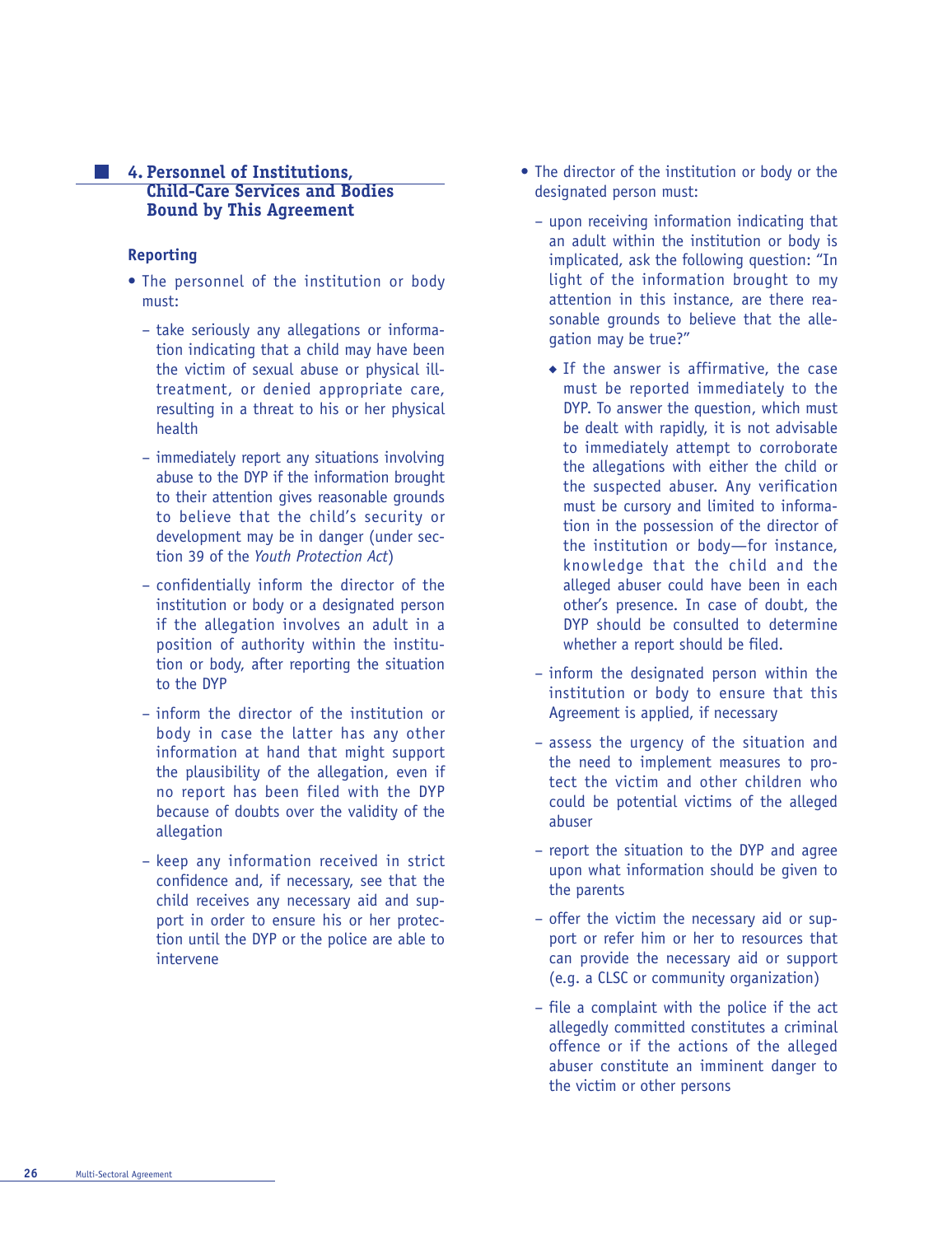#### **Liaison and planning**

- The director of the institution or body or the designated person must:
	- relay the information in his or her possession to the other partners involved at this stage (the information should be limited to information on the victim or alleged abuser that is absolutely necessary for decisions to be made on subsequent action to be taken)
	- participate in developing a common strategy concerning the required investigations in order to ensure maximum respect for the victim, retain evidence and provide protection or aid for the victim

#### **Investigation and assessment**

- The director of the institution or body or the designated person must:
	- work in collaboration with the DYP or the police, according to the strategy agreed upon at the previous stage
	- carry out an administrative inquiry (visit and inspection in the case of child-care services), according to the strategy agreed upon at the previous stage
	- determine which laws or regulations were violated by the alleged abuser (e.g. rules of school conduct and local employment conditions) and what measures should be taken

#### **Decision-making**

- The director of the institution or body or the designated person must:
	- report the facts that have come to his or her attention and inform the other partners of the administrative or disciplinary measures that may be taken, as well as measures to protect or aid the victim
	- participate in determining what action would be desirable or necessary in each area of intervention

#### **Action and information**

- The director of the institution or body or the designated person must:
	- apply the necessary administrative or disciplinary measures and inform the other partners of the follow-up measures taken
	- implement the measures determined at the previous stage in order to aid or protect the victim and inform the other partners of the follow-up measures taken
	- collaborate with the DYP or police in applying the relevant measures, as needed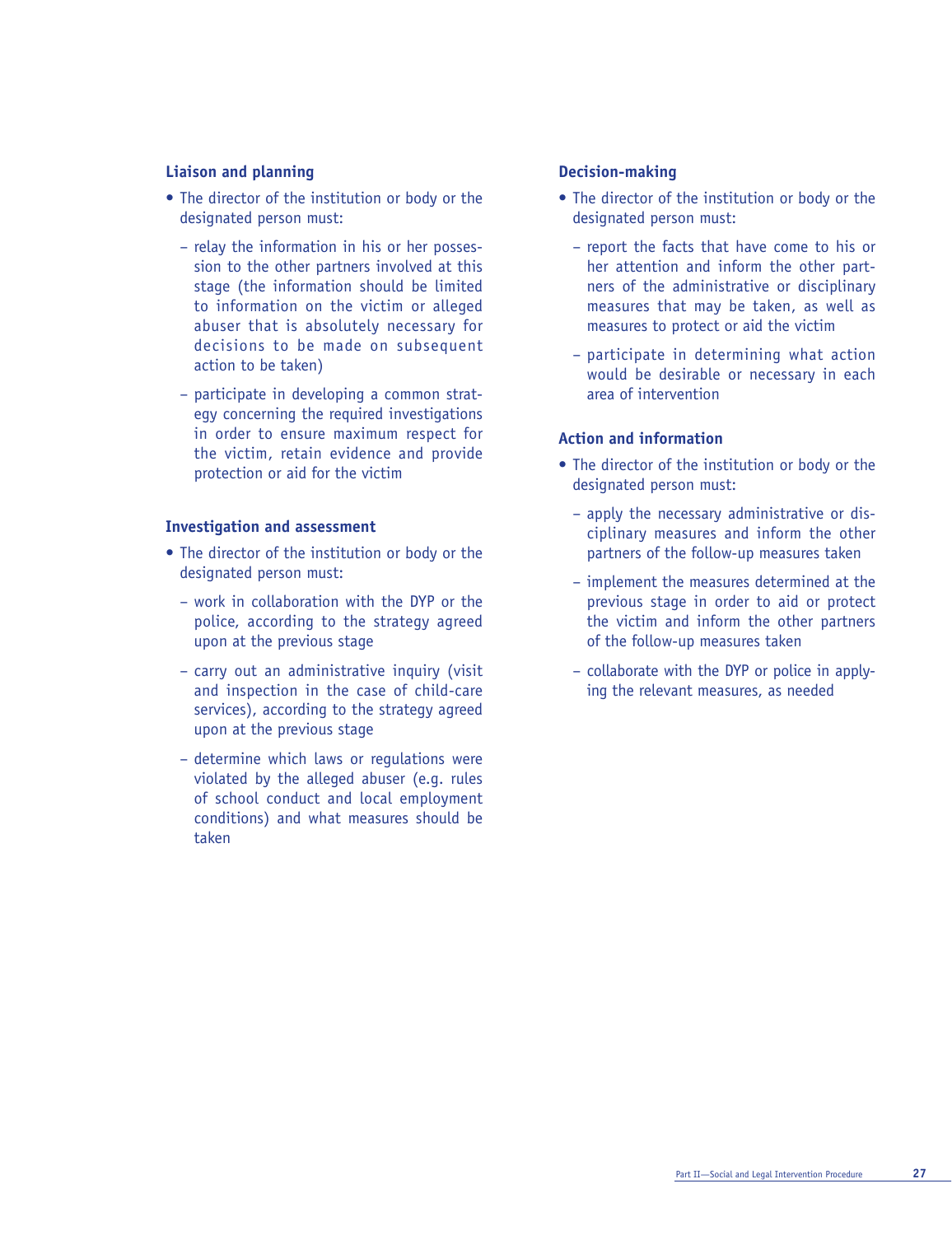#### **General Considerations**

The need and urgency of assessing the state of health of children who are victims of sexual abuse or physical ill-treatment, or whose physical health is threatened by the lack of appropriate care must be established in every case on the basis of the following considerations:

#### **• Need for care**

In situations involving children who are subject to physical ill-treatment or whose physical health is threatened by the lack of appropriate care, and situations involving children who are injured or sick, it is essential to ensure that they receive the necessary care within an appropriate time frame.

In situations involving children who are victims of sexual abuse, a medical assessment is necessary to determine if the child is injured, has a sexually transmitted disease or is pregnant. In addition, a medical examination often helps to reassure the child concerned.

#### **• Supporting evidence in cases of sexual abuse**

Although the physician is not the only person responsible for establishing, definitively, whether or not a child is a victim of sexual abuse or physical ill-treatment, or whether the child's physical health is threatened by the lack of appropriate care, the physician's contribution to the gathering of evidence can be critical. The physician is the only professional able to interpret the physical injuries and illnesses exhibited by the victim, and to determine their cause. In cases involving sexual abuse, the new medical and social assessment kit (*trousse médicosociale*) without the materials to gather medicolegal samples should be used, and the medicolegal kit (*trousse médicolégale*) should also be used where necessary.

#### **• Identifying less obvious but equally serious consequences**

The medical assessment also allows the physician to detect other health problems, such as psychomotor retardation, failure to thrive, chronic toxic effects, etc., and to link them to abuse or neglect on the part of the child's parents or of others.

#### **• Procedural elements**

Except in situations when it is necessary to rescue a child immediately, the decision as to whether or not to request a medical assessment and the choice of the physician are generally made at the liaison and planning stage, at the time of the police investigation, or during the DYP evaluation. The consent of one of the parents, or of the child if aged 14 or over, must be obtained before a medical assessment can be made. If consent is refused, the DYP may intervene.

When a child's physical health is threatened by the lack of appropriate care, or when the child has recently suffered physical abuse, the decision as to whether or not to request a medical assessment must be made as soon as possible after the initial report. In cases of sexual abuse, the same applies when it is observed or suspected that there has been sexual contact within the last five days. If the contact took place six or more days earlier, it is advisable to consult a physician beforehand concerning the need to make a medical assessment.

When a decision has been made to request a medical assessment, it is extremely important to offer the child emotional support during the entire process.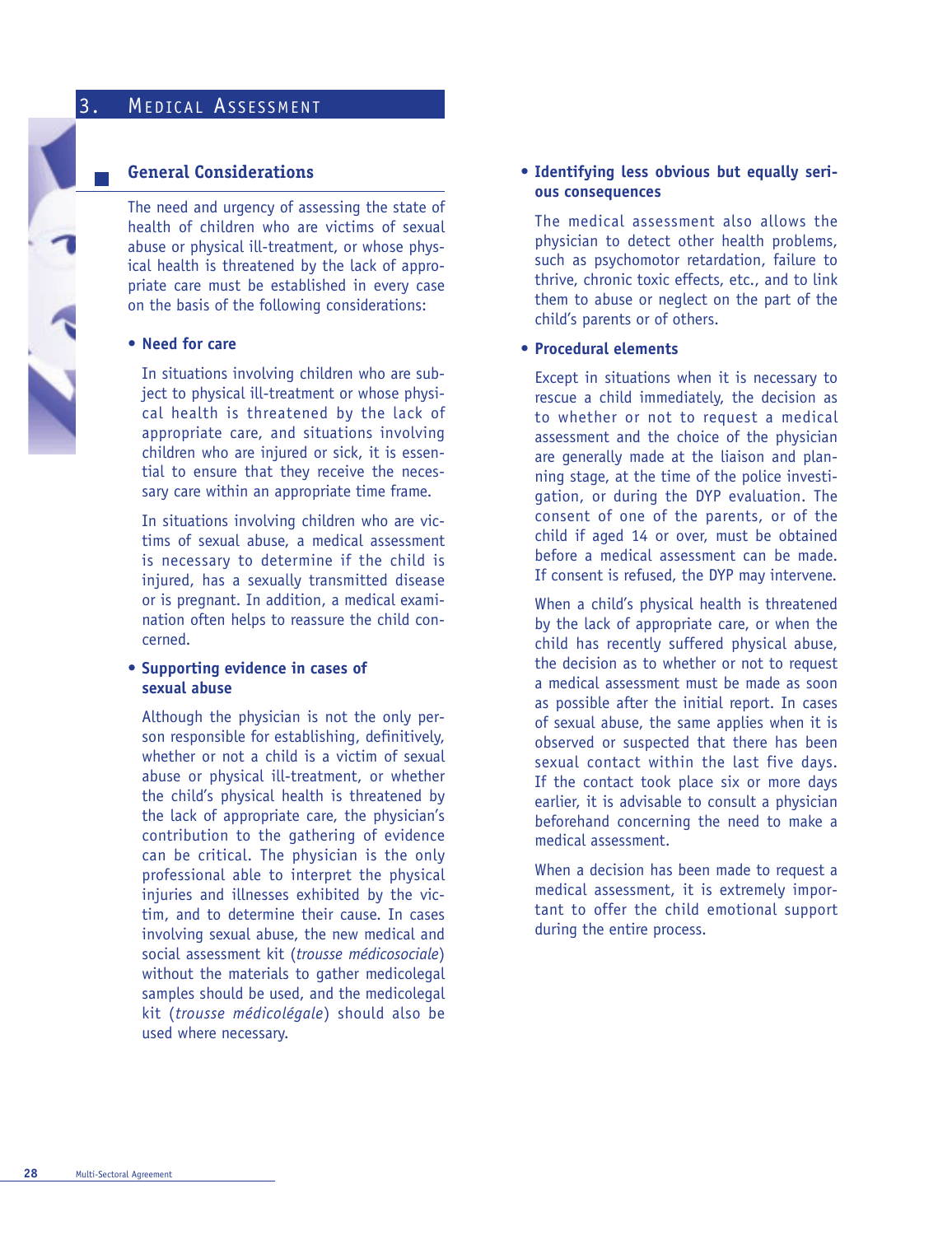## 4. FURTHER INFORMATION CONCERNING SPECIFIC CASES

### **Children Exposed to Conjugal Violence**

In many situations involving conjugal violence, children are also the victims of sexual abuse or physical ill-treatment, or their physical health is threatened by the lack of appropriate care. If this is the case, the Agreement applies as soon as the police and the DYP have been informed of the situation.

When children witness conjugal violence, but are not themselves subject to physical or sexual abuse or a lack of appropriate care, the Agreement does not apply. However, the vulnerability of these children, who often need help or protection, requires that a particular intervention procedure be defined and followed:

- Every worker who has reasonable grounds to believe that the safety or development of a child exposed to conjugal violence may be compromised must report the situation to the DYP; in borderline cases, the DYP should be consulted.
- Every worker who becomes aware of such a situation must ensure that the child receives appropriate help, either by dealing directly with the child and the child's parents or, with their consent, by referring them to an appropriate organization or institution, such as a CLSC.

When the situation of a child exposed to conjugal violence requires the intervention of the DYP and the police, workers should base their actions on this Agreement. Coordinated action and the effective communication of information remain the essential conditions for successful intervention, since these situations often involve several different players.

### **Cults and Sects**

I I

Although sects have always been a part of our society, their numbers have increased dramatically since the 1970s. In Québec, on several occasions, children living with or belonging to a sect have allegedly been subject to sexual abuse or physical ill-treatment, or their physical health has allegedly been threatened by the lack of appropriate care. In addition, when children are kidnapped or sequestered by the members of a sect, there are often signs that they have been subjected to violent treatment.

Intervention is a difficult process in cases of abuse, and the situation is made even more complicated when it is necessary to define the meaning of "sect" and membership in a sect.

The investigations are difficult and complex, and require a high degree of collaboration and expertise. When intervention becomes necessary, the required information is not always available and, given the freedom of belief and religion guaranteed by the charters of rights, it is always advisable to have a solid grasp of the situation before carrying out any checks.

Some sects are wary of outside influences and reluctant to provide information. Experience has shown that several different strategies may be used by a sect to block an investigation, including

- refusing to speak or providing misleading information
- attempting to manipulate public opinion
- launching multiple legal challenges
- changing children's names, moving them around or hiding them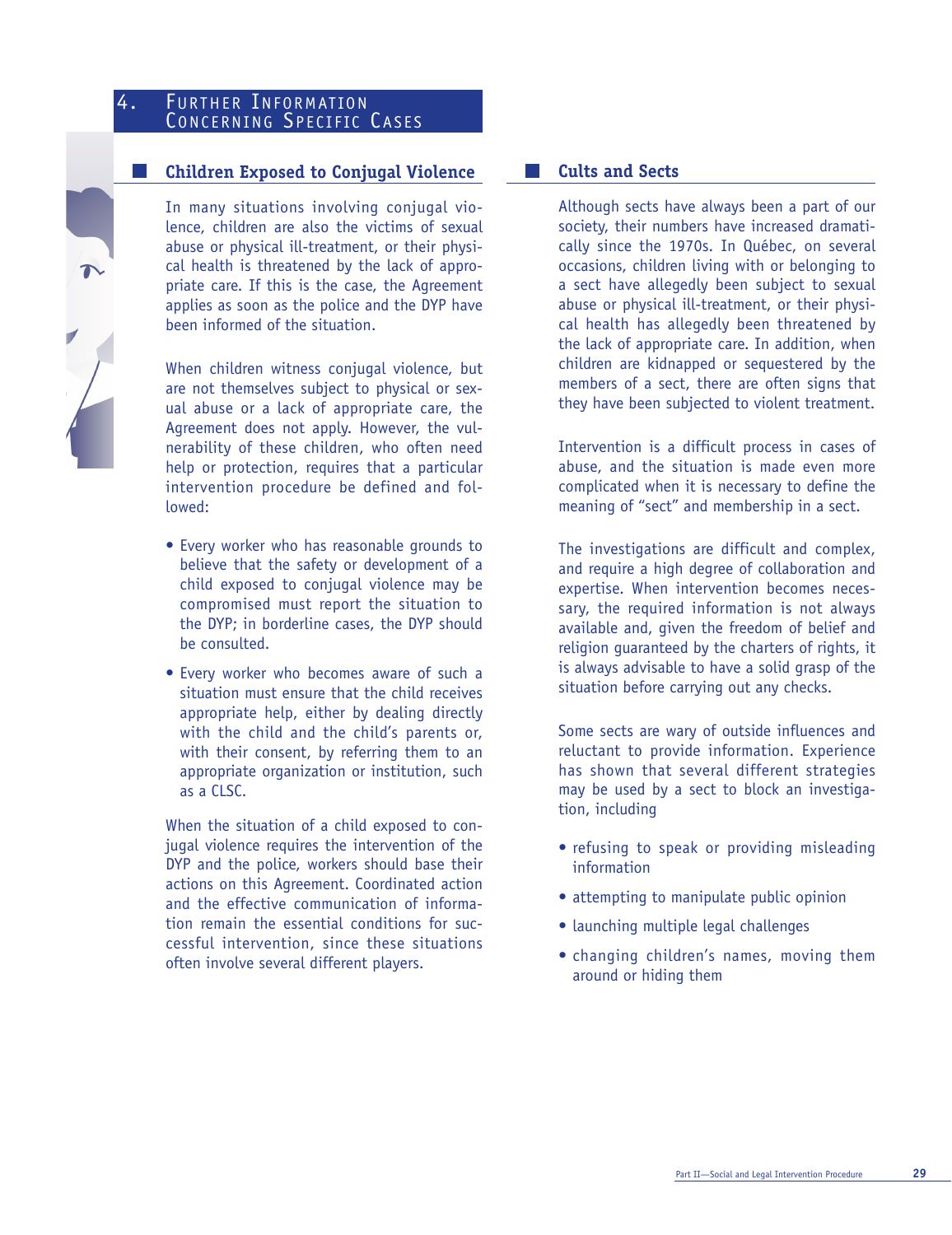When there are reasonable grounds to believe that the safety or development of a child may be compromised following allegations of sexual abuse, physical mistreatment, a healththreatening lack of care, abduction or sequestration, this Agreement applies. The intervention procedure is particularly important in such cases. When planning the investigation, it is often advisable to call on outside experts or to contact other government departments and agencies for help in understanding sects.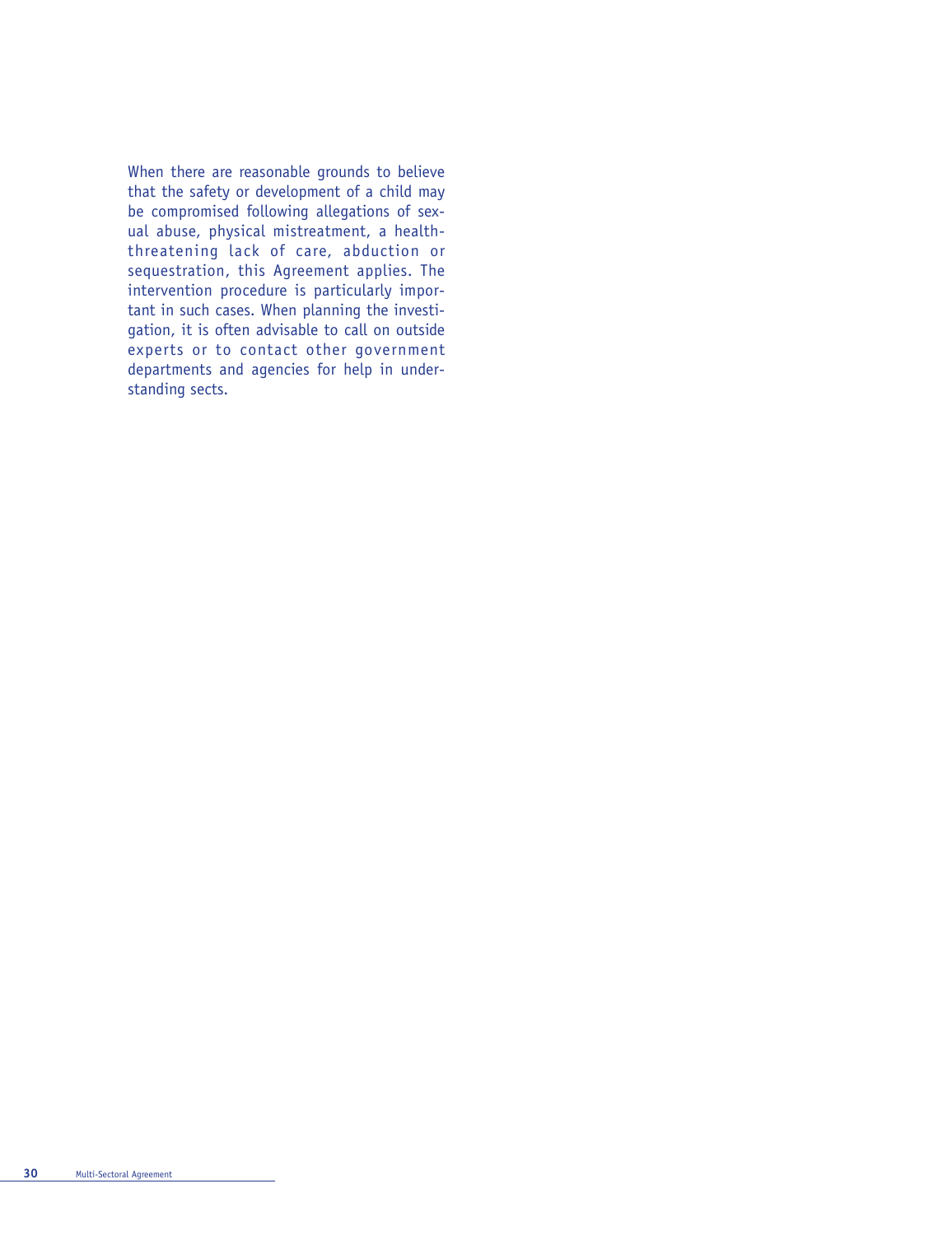## BIBLIOGRAPHY

- Association des centres jeunesse du Québec. *Bilan sur les pratiques des centres jeunesse du Québec concernant l'application de l'approche sociojudiciaire dans le traitement des abus sexuels envers les enfants,* Laurier Boucher, ed. Québec, 1995.
- Association des centres jeunesse du Québec. *Guide relatif à la divulgation de renseignements par le DPJ à la police et au substitut du procureur général.* Québec, 1996.
- Commission des droits de la personne et des droits de la jeunesse. *Protect Our Children – Hear the Cry and Break the Silence*, revised edition. Québec, 1998.
- Conseil du statut de la femme. *L'inceste envers des filles: État de la situation*. Québec, 1995.
- Québec. Direction des sports du Ministère des Affaires Municipales and Direction des communications. *Sexual Abuse in Amateur Sports: a Guide to Prevention and Intervention Developed for Sports Administrators.* Québec: Gouvernement du Québec, 1994.
- Québec. Ministère de l'Éducation, Ministère de la Justice, Ministère de la Santé et des Services Sociaux and Ministère de la Sécurité Publique. *Agreement on inter-sectoral intervention following allegations of sexual abuse in the school system*. Québec: Gouvernement du Québec, 1992.
- Québec. Ministère de la Santé et des Services Sociaux. *Reference Manual on Youth Protection*. Québec: Gouvernement du Québec, 1998.
- Québec. Ministère de la Justice, Direction générale des affaires criminelles et pénales. *Rapport sur le traitement par les substituts du procureur général des dossiers en matière d'infractions à caractère sexuel à l'égard des enfants*. Québec: Gouvernement du Québec, 1993.
- Québec. Ministère de la Justice, Ministère de la Santé et des Services Sociaux and Ministère de la Sécurité Publique. *Protocole d'intervention intersectorielle dans les situations d'abus sexuels institutionnels.* Québec: Gouvernement du Québec, 1989.
- Québec. Ministère de la Santé et des Services Sociaux. *Protocole sur les garanties minimales de protection à assurer aux jeunes en difficulté d'adaptation du réseau des centres de réadaptation.* Québec: Gouvernement du Québec, 1988.
- Québec. Gouvernement du Québec. *Politique d'intervention en matière de violence conjugale : Prévenir, dépister, contrer la violence conjugale.* Québec: Gouvernement du Québec, 1995.
- Lefebvre, Bernard. *Document d'information en support à l'intervention psychosociale en contexte sectaire*, social work practicum report submitted to the "SOC" CLSC. 1995.
- Office des services de garde à l'enfance. *Négligence et mauvais traitements envers les enfants. Prévention et intervention en service de garde*. 1995.
- Prégent, Louise, and Francine Senécal Brooks. *Modèle d'évaluation et d'intervention psychosociales auprès des enfants abusés sexuellement et de leur famille*, Centre de services sociaux Richelieu, Direction des services professionnelles. 1991.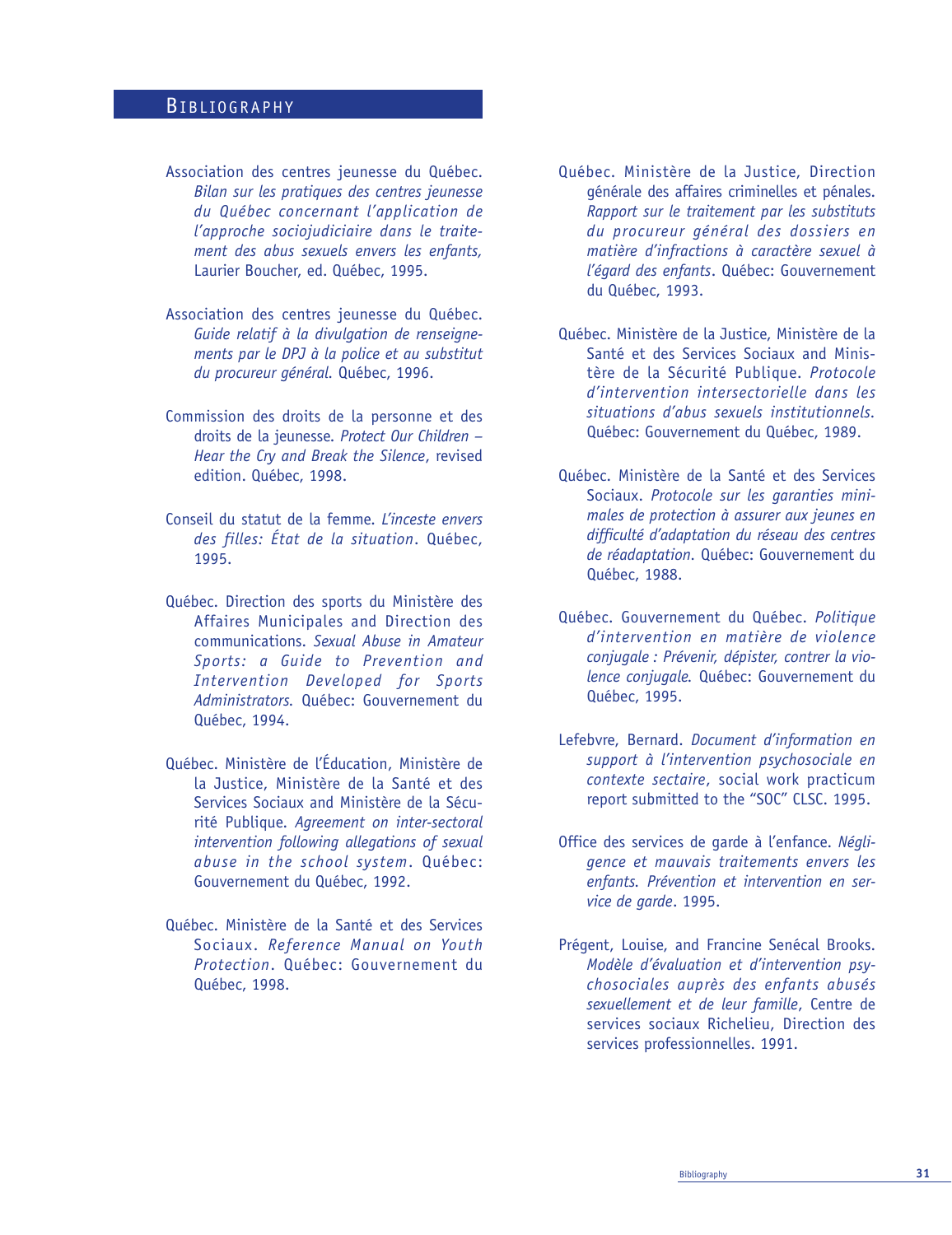- Québec. *Protocole d'entente entre l'Office des services de garde à l'enfance, l'Association des centres jeunesse du Québec et le directeur de la protection de la jeunesse des centres jeunesse de Québec pour favoriser la collaboration relativement au signalement et au suivi des situations de négligence et de mauvais traitements envers les enfants en service de garde*. 1995.
- Directeur de la protection de la jeunesse, région de l'Outaouais. *Protocole d'intervention sur la protection de la jeunesse : procédure d'investigation et d'intervention sociojudiciaire*, document updated in April 1990.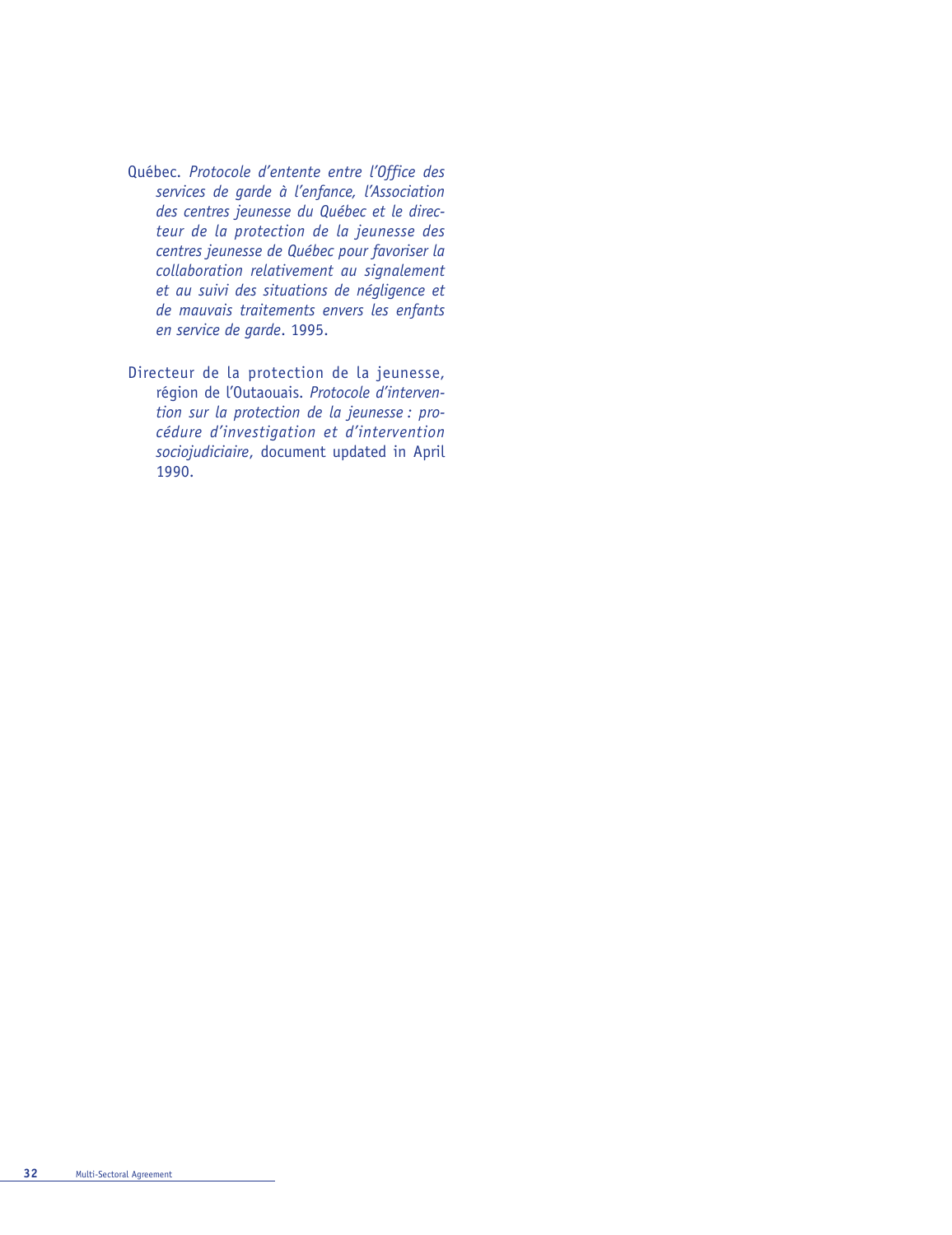## **DEFINITIONS**

#### **Sexual Abuse**

The *Reference Manual on Youth Protection* defines sexual abuse as follows:

An act by a person giving or seeking sexual stimulation inappropriate to the age and level of development of a child or adolescent, thereby adversely affecting his bodily or psychological integrity, in the case where the abuser is related to the victim or is in a position of responsibility, authority or domination in his regard.

Sexual abuse consists essentially in acts of a sexual nature that are inappropriate because they are imposed on a child, who is not of an age, and does not have the emotional development, maturity or knowledge required to react adequately.<sup>7</sup>

In the above definition, the notion of an "act" may consist of touching, bodily exposure or exploiting a child for sexual purposes.

The *Criminal Code of Canada* prohibits a series of behaviours that could threaten the sexual integrity of another person, in some cases, taking into account not only the age of the victim but that of the aggressor as well. Since 1983, sexual assault has been included in the chapter on offences against the person among the clauses pertaining to assault. Three degrees of severity are listed: *sexual assault, sexual assault with a weapon* and *aggravated sexual assault.* The degrees of severity vary according to the circumstances of the offence and the nature of the violence inflicted.

Other provisions address specific concerns with respect to the protection of children, young persons (i.e. adolescents) and persons with disabilities. These provisions are intended to counter sexual exploitation and prohibit sexual contact with children under 14 years of age,

the sexual exploitation of young persons between 14 and 18 years of age by persons in a position of trust or authority over them, and the sexual exploitation of persons with a mental or physical disability. Moreover, the *Criminal Code* contains a provision that is preventative in nature, prohibiting an individual from coming into contact with children under 14 years of age if it is feared that he or she could commit sexual offences against one or more children.

#### **Physical Ill-Treatment**

 $\sim$ 

The *Reference Manual on Youth Protection* defines *physical ill-treatment* as follows:

Situations of physical ill-treatment refer to actions or omissions directed toward a child, causing bodily trauma and affecting the child's physical integrity. This ill-treatment may be caused through excess or neglect.

Physical ill-treatment through excess consists of "acts that cause bodily harm or trauma with potentially serious consequences for the health, development or life of a child. The acts are considered unreasonable because of their force or their frequency. [. . .]

Physical ill-treatment through neglect refers either to "chronic insufficiency in terms of quality and/or quantity in responding to the physical needs of the child" or to "the parents' failure to take the necessary steps to prevent physical ill-treatment by a third party."8

Physical violence among young people is not covered by this Agreement.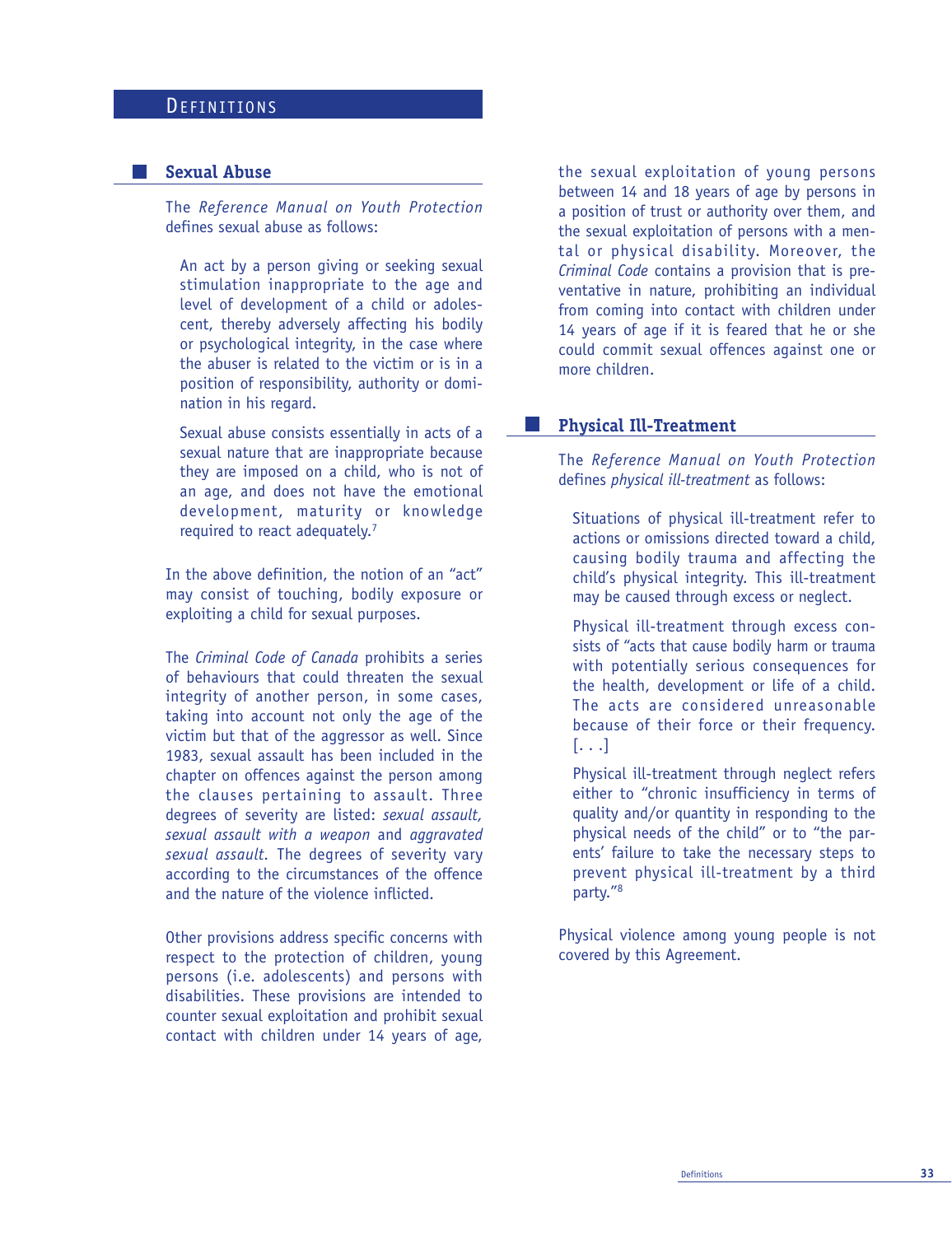According to the *Criminal Code,* the physical ill-treatment of a child or young person is punishable as an act of assault. If the physical ill-treatment results in bodily harm, death or other consequences for the health or life of the child, charges may be laid under the relevant provisions of the *Code*.

Furthermore, anyone who abandons or exposes a child under 10 years of age so that his or her life could be endangered or his or her health could be injured is subject to prosecution for abandoning a child.

#### **Threat to Physical Health**

Situations that threaten a child's physical health come under the category of threats to a child's physical health owing to the lack of appropriate care.

The *Reference Manual on Youth Protection* defines *threat to physical health* as follows:

The term "threat" implies a real or probable danger that is imminent or likely to occur in the medium term. . . .

The term "care" refers not only to health care, but also to the care required to maintain a child's physical integrity: food, personal hygiene, supervision, clothing.<sup>9</sup>

Only one clause in the *Criminal Code* can apply to situations involving a lack of appropriate care: section 215, which stipulates the responsibilities of each parent, foster parent, guardian or head of a family to provide the necessities of life for a child under the age of 16. However, this provision is seldom used in Canada, as it is generally considered preferable to direct such cases to child-protection services.

#### $\sim 10$ **Penal Provisions under the**  *Youth Protection Act*

In certain situations, one may have recourse to the penal provisions of the *Youth Protection Act*. Under the provisions of the Act, anyone who fails, refuses or neglects to protect a child in his or her custody or performs acts that may endanger the security or development of a child is guilty of an offence.

#### **Conjugal Violence The Contract of the Contract of the Contract of the Contract of the Contract of the Contract of the Contract o**

Conjugal violence includes psychological, verbal, physical and sexual abuse, as well as acts of economic domination. It does not result from a loss of control, but, on the contrary, constitutes a deliberate attempt to dominate and exert power over another person. Conjugal violence can be experienced in a marital, extramarital or love relationship at any age.<sup>10</sup> [Translation]

Acts of conjugal violence may constitute an offence under the *Criminal Code* and could engender a situation in which the security or development of a child is compromised. The DYP may intervene if a situation involving conjugal violence affects the security or development of a child and the parent does not wish to or fails to take steps to seek the necessary help.<sup>11</sup>

#### **Community Organization**

Section 334 of the *Act respecting health services and social services* defines *community organization* as follows:

A legal person constituted under an Act of Québec for non-profit purposes whose affairs are administered by a board of directors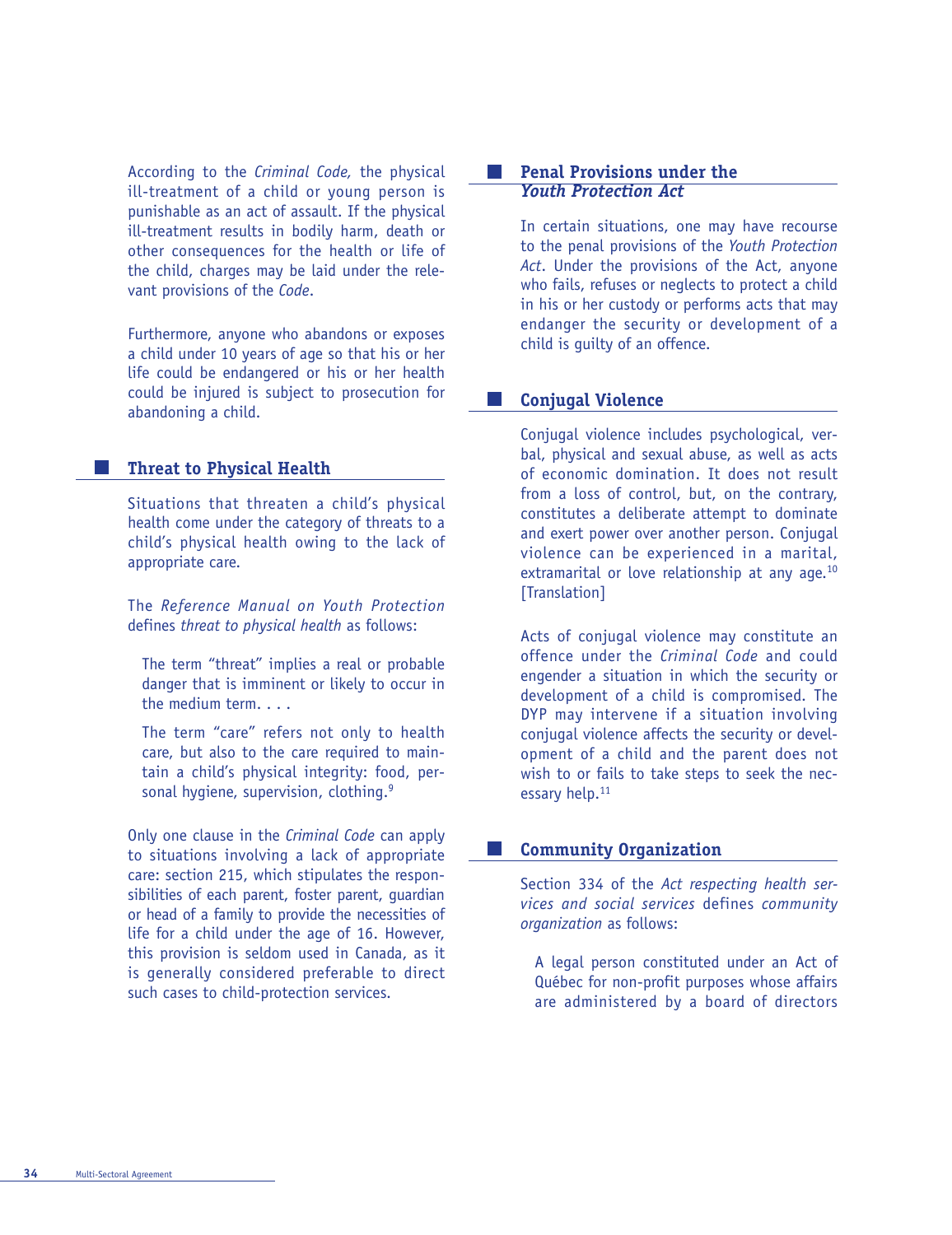composed in the majority of users of the services offered by the organization or of members of the community served by the organization and engages in activities related to the field of health and social services. $12$ 

In this Agreement, the community organizations referred to are legally constituted bodies that operate in areas such as recreation, justice and amateur sports.

#### **Cult or Sect**

A *sect* may be defined as "a group of people that . . . has a particular set of religious or political beliefs" (*Collins Cobuild English Language Dictionary*). The term therefore encompasses any movement of people who profess a particular set of beliefs, whether they have a religious or spiritual connotation or not.

The Centre jeunesse de l'Estrie, which has had to intervene in such situations, uses the following definition: "A sect is considered dangerous when it fails to respect democratic values, public order or the well-being of individuals in situations covered by the *Youth Protection Act.*" [Translation]

The meaning ascribed to the notion of *cult movements* and *cult mentality* by Info-Secte, a cult information and resource centre, seems to correspond to the concept of "dangerous sects," and is given below.

#### **• Cult movements**

Highly manipulative movements that exploit their members and cause damage that may be of a psychological, monetary or physical nature. They dictate their members' behaviour, thoughts and feelings in absolute terms. Manipulative techniques are also used to transform new recruits into loyal and obedient followers. Cults adopt deceptive behaviour and mask reality in order to attract new members. Cults claim a unique or special status. They claim to have a mission of salvation and view society in negative or simplistic terms.<sup>13</sup> [Translation]

#### **• Cult mentality**

A way of conceiving of reality and society by separating them into two monolithic blocks: black and white, good and bad, the saved and the damned. In such views, there is no room for "grey areas." Individuals and movements that adopt this mode of thinking naturally consider themselves to be among "the righteous" and "the saved." They thus seek scapegoats in order to explain the problems that they or society may experience. This type of thinking inevitably leads to intolerance or fundamentalism. Cult mentality is especially apparent in times of uncertainty and personal, social or economic crisis.<sup>14</sup> [Translation]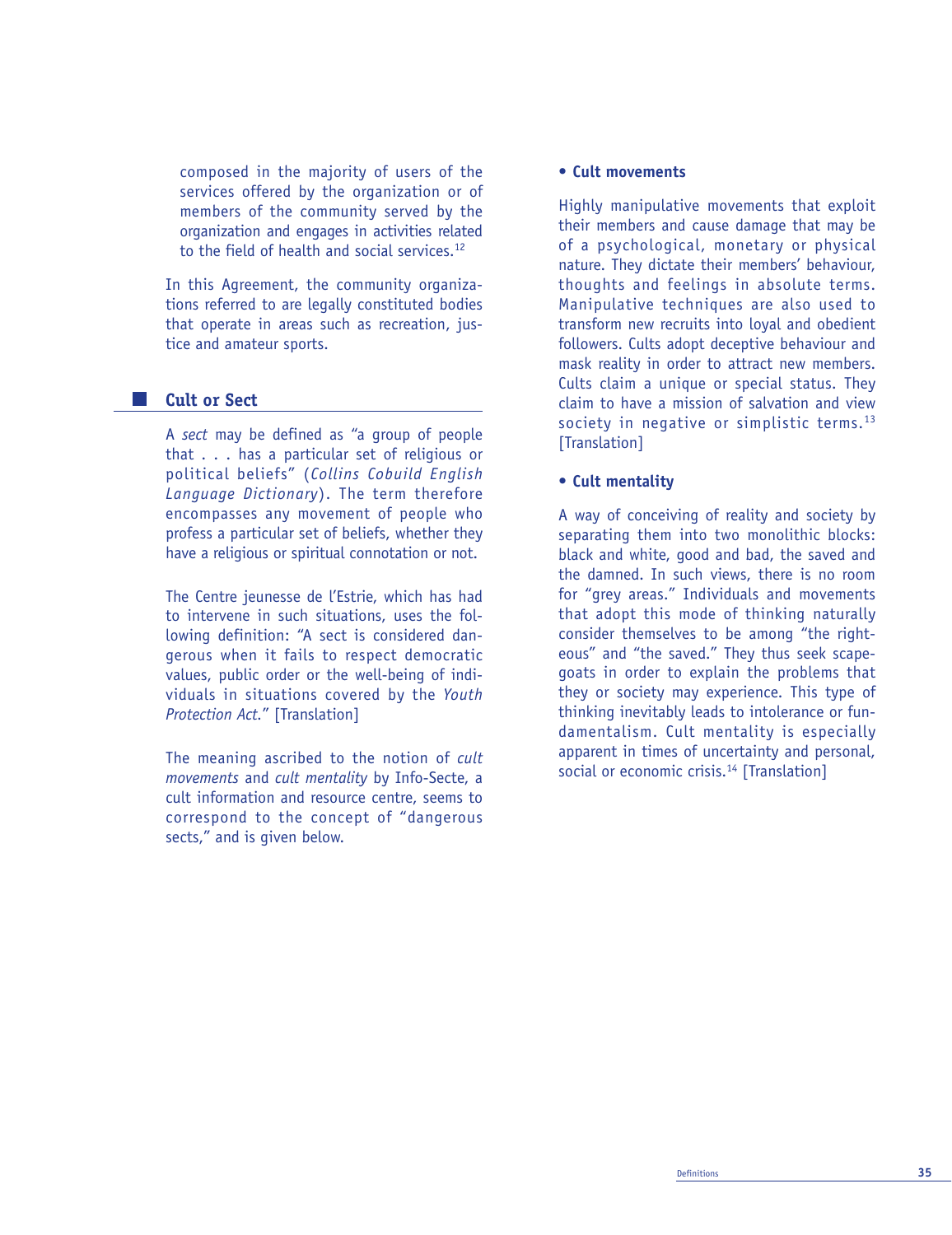## GROUPE DE TRAVAIL SUR L'ENTENTE MULTISECTORIELLE

## **Work coordinated by the Association des centres jeunesse du Québec:**

# **Odette Ouellet**

#### *Members:*

Estelle Caron **Calacs Laurentides** M<sup>e</sup> Josée Mayo **Centres** jeunesse de Laval Micheline Vallières-Joly CLSC Thérèse-de-Blainville M<sup>e</sup> Jean Turmel **Ministère de la Justice** Jocelyne Charest Isabelle Paré Liette Picard **Ministère de l'Éducation** Yvon Rodrigue Jean-Pierre Bernard **Surface de La Contracteur de la Surface de Sûreté du Québec** Guy Thériault

*Ad hoc committee on child-care services:* Alfred Couture **Alfred Couture** Association des centres jeunesse du Québec M<sup>e</sup> Claire Lessard **Ministère de la Justice** Me Lucille Desjardins Office des services de garde à l'enfance

*Secretarial services and word processing:* Suzanne Sirois Le Centre jeunesse de Québec Christine Caron **Ministère de la Justice** 

**Alfred Couture Association des centres jeunesse de Québec Association des centres jeunesse de Québec** 

Claude Lancop **Association des centres jeunesse du Québec** Claude Lancop Lucie Boyer **Baldwin-Cartier School Board** Marie Bouchard Ministère de la Santé et des Service Sociaux

Mario Lacroix Ministère de la Sécurité Publique

Marie-Patricia Gagné Ministère de la Famille et de l'Enfance Francine Gagnon Regroupement des équipes régionales Espace Richard Côté Service de police de la Ville de Hull

Danielle Chabot Ministère de la Santé et des Services Sociaux Danielle Carrier Association des centres jeunesse de Québec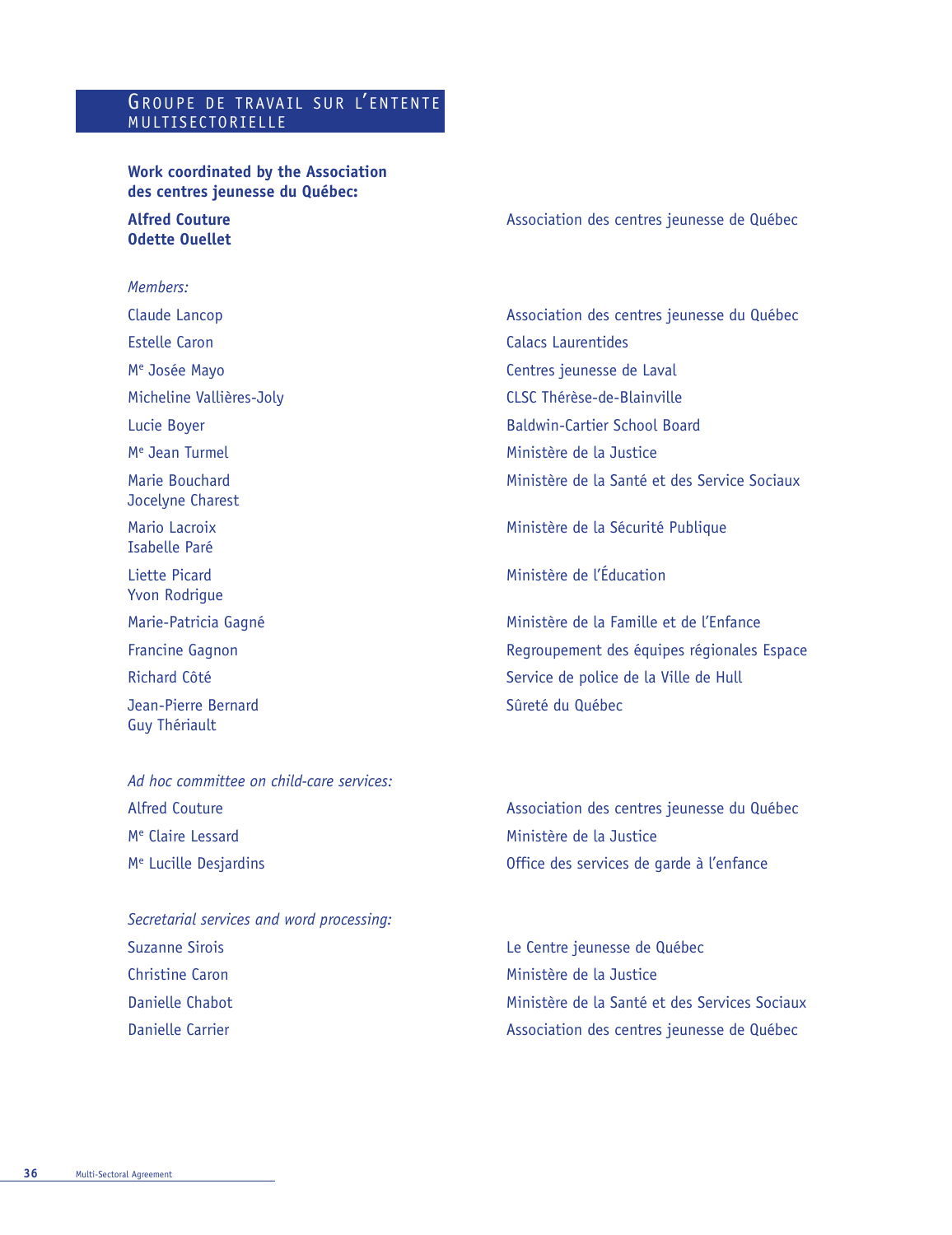## ENDNOTES

- 1. The terms used here are those contained in the Youth Protection Act.
- 2. Québec, *Protocole d'intervention intersectorielle dans des situations d'abus sexuels institutionnels* (Québec: Gouvernement du Québec, 1989) and *Agreement on inter-sectoral intervention following allegations of sexual abuse in the school system* (Québec: Gouvernement du Québec, 1992).
- 3. *Protocole d'entente entre l'Office des services de garde à l'enfance, l'Association des centres jeunesse du Québec et les directeurs de la protection de la jeunesse pour favoriser la collaboration relativement au signalement et au suivi des situations de négligence et de mauvais traitements envers les enfants en service de garde* (1995).
- 4. Québec, *Agreement on inter-sectoral intervention following allegations of sexual abuse in the school system* (Québec: Gouvernement du Québec, 1992), 7.
- 5. Québec, *Protocole d'intervention intersectorielle dans des situations d'abus sexuels institutionnels* (Québec: Gouvernement du Québec, 1989).
- 6. Ottawa, *An Act to amend the Criminal Code* (production of records in sexual offence proceedings) (Ottawa: Statutes of Canada, 1997), chapter 30.
- 7. Québec, *Reference Manual on Youth Protection*, Part 2, Section 2: "Situations Contemplated by the YPA" (Québec: Gouvernement du Québec, 1999), 148.
- 8. *Ibid*., 148.
- 9. *Ibid*., 144.
- 10. Québec, *Politique d'intervention en matière de violence* c*onjugale* (Québec: Gouvernement du Québec, 1995), 23.
- 11. Direction de la protection de la jeunesse, Région de l'Outaouais, *Protocole d'intervention sur la protection de la jeunesse– Procédure d'investigation et d'intervention sociojudiciaire* (updated April 1990).
- 12. Québec, *An Act respecting health services and social services* (Québec: Gouvernement du Québec), chapter V, section 334.
- 13. Bernard Lefebvre, *Document d'information en support à l'intention psychosociale en contexte sectaire* (July 1992, updated January 1995), 16.
- 14. *Ibid*., 17.